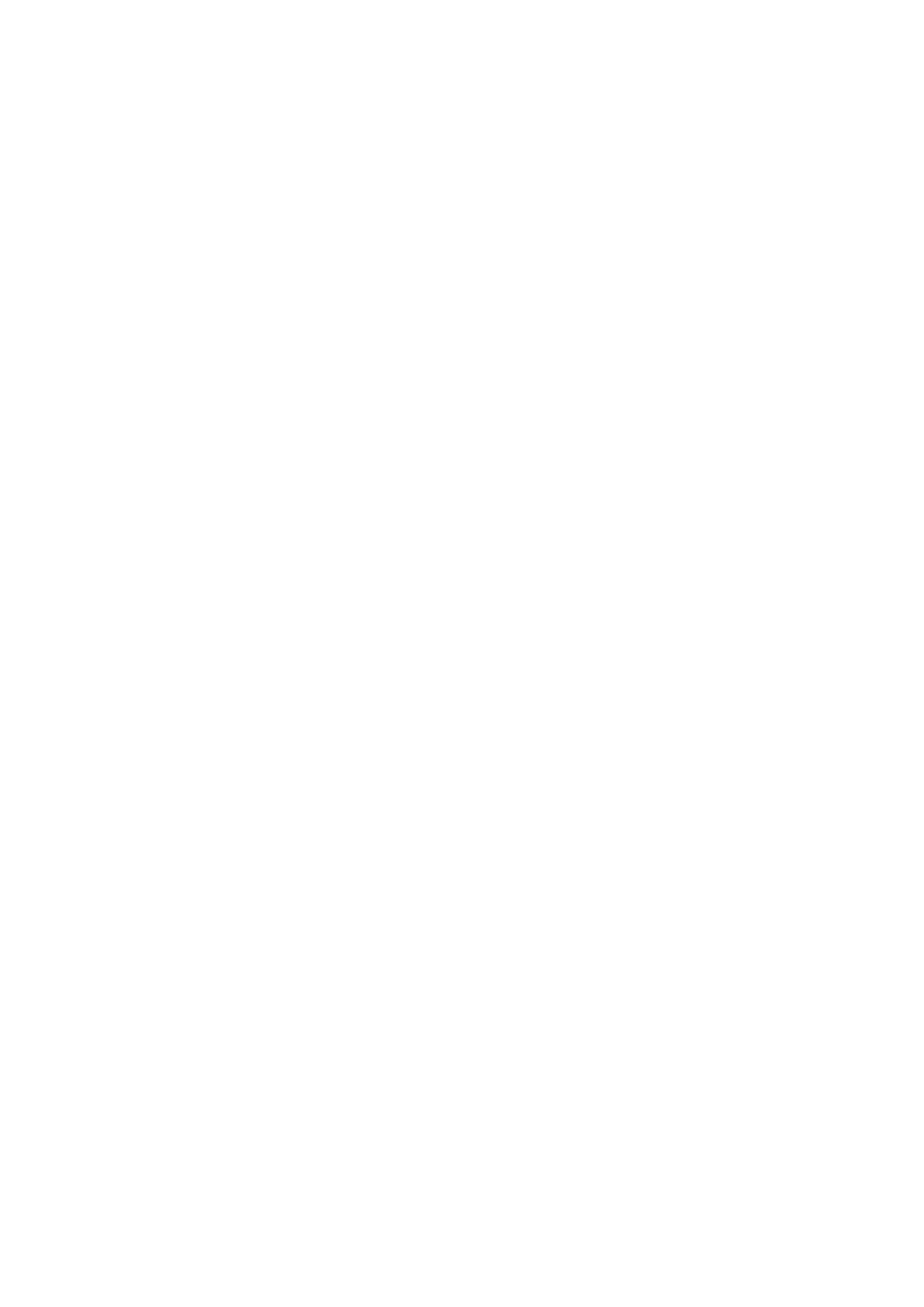## **Contents**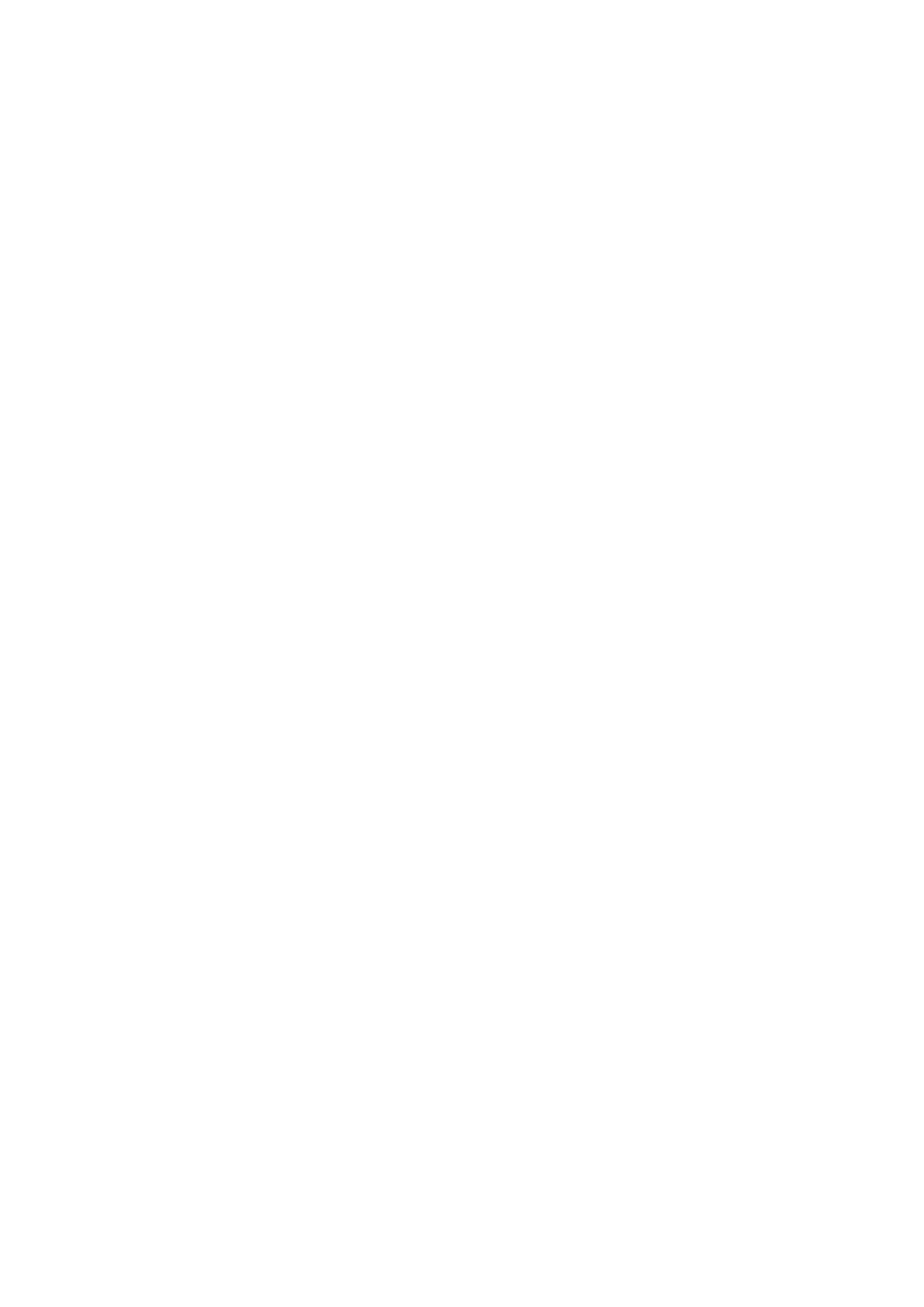## **Introduction**

#### Laurent Vogel,

Director, Health and Safety Department, ETUI

Workers' health and safety representation has now become central to national and European preventive strategy agendas. Such forms of representation are found all across Europe. In some countries, it is probably the most widespread form of shopfloor representation. All the available evidence points towards the existence of such representation being closely associated with a more systematic organization of prevention. Above all, it enables more weight to be given to workers' interests and concerns about health and safety at work.

Of course, just having representation is no guarantee that it will do any good. Various things can make or break it in terms of effectiveness. Adequate training and information, access to expertise where complex issues require it, systematic support from trade unions – all these things play a key role.

The European and many national prevention strategies pay scant regard to the vast potential of workers' safety representation, even though it may often make the difference between prevention as a tick-box exercise and an active policy drawing on the needs and initiatives of work forces. This disregard is seen in how policies are framed and is also reflected in the research. Research into health and safety at work that explores the social dynamics of health and safety at the workplace is thin on the ground. And yet it is common knowledge that the real level of prevention falls well short of what it could be using available knowledge.

This publication is the outcome of EPSARE – the European Project on Safety Reps carried out by researchers and trade unionists. It is a condensed version of the report which gives the essentials of an initial assessment of the enabling conditions and factors for the work of safety reps in the European Union (EU). The project reviewed all the available literature, and collected information and knowledge from descriptive studies and key informants. It also developed a theoretical model to describe the key conditions and factors relating to safety reps and their influence on health and safety at work.

This initial report starts with a status review of safety reps in the EU, followed by an analysis of the conditions and factors for effective representation, and concludes by attempting to pinpoint the key needs and challenges for trade unions, safety reps, researchers, policy-makers and government agencies.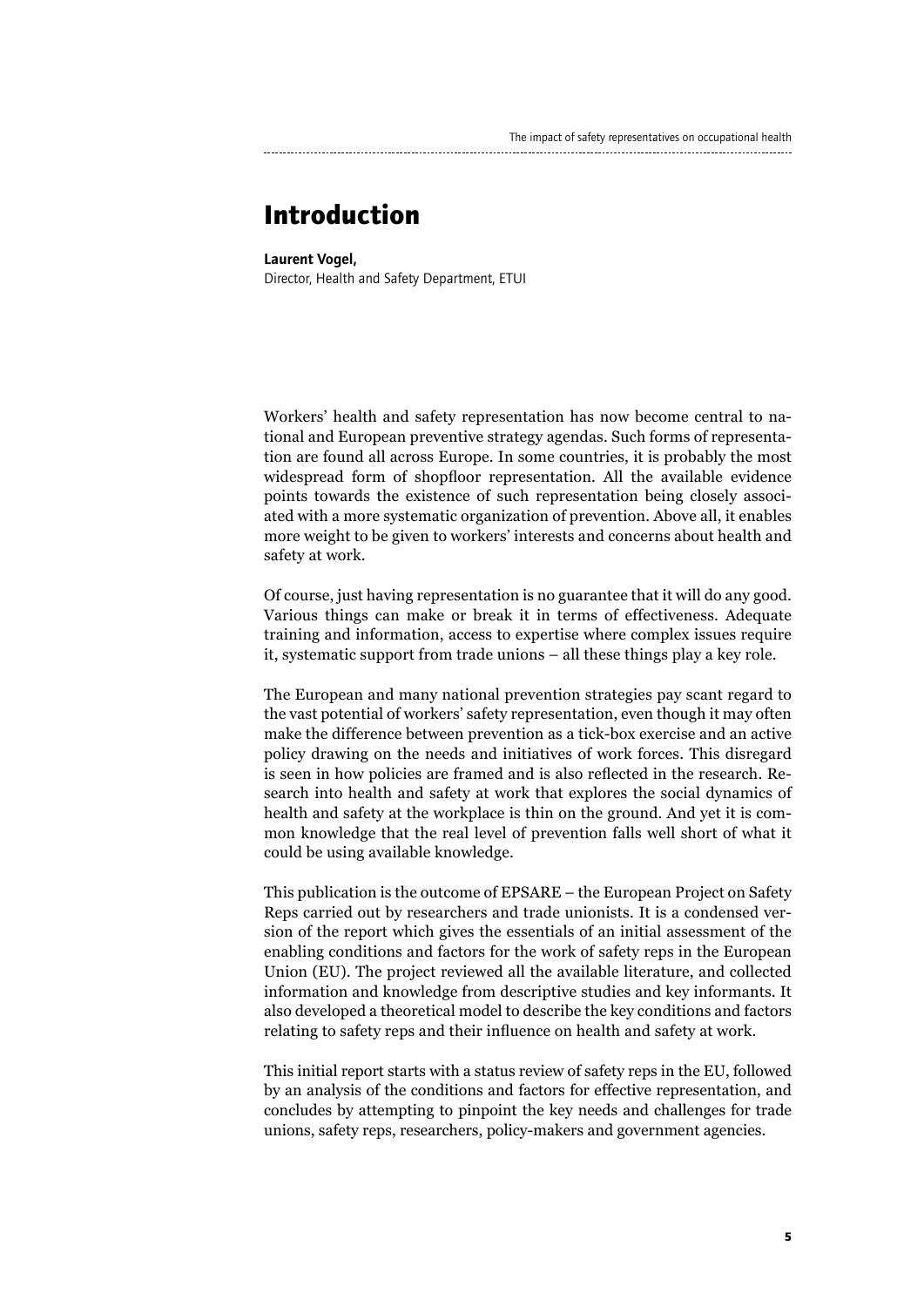A growing body of research shows that participation through representation impacts significantly on health and safety at work. The project findings bear out that safety reps have a huge potential for improving EU workers' health and safety at work.

This publication therefore sets out to inform three key debates:

- For research on health and safety at work, it aims to highlight the importance of research into the social dynamics of preventive activity which is all-too often pushed to one side by a narrow medico-technical approach to risks and preventive measures;
- For trade unions, it points up their specific responsibility for building a strategy and adequately resourcing support for safety reps' activities;
- It steps into a Community policy debate which is just now beset by a fresh deregulationary onslaught under the guise of "better regulation". It shows how the lack of appropriate regulation, adequate action by the health and safety inspectorate and public provision to support safety reps undercut preventive strategies. The determination of the most free-market political forces to water down employers' "information obligations" cannot but further undermine the effectiveness of workers' representation in health and safety.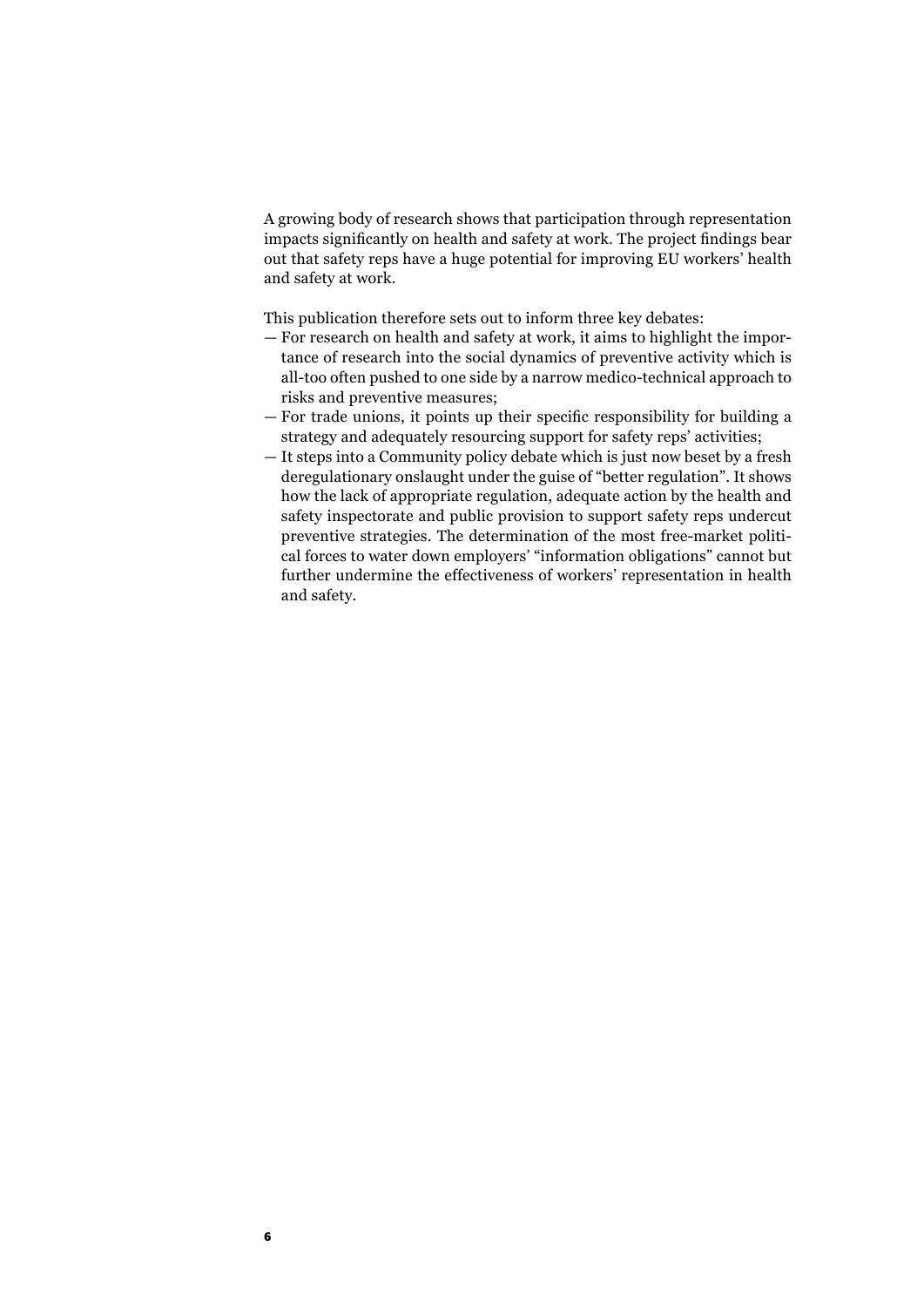## **Presentation**

The project "The Impact of Safety Representatives on Occupational Health: A European Perspective (EPSARE project)" was launched in 2006 by the European Trade Union Institute for Research, Education, Health and Safety (ETUI-REHS) with the support of the Swedish SALTSA programme and other supplementary sources of funding.

The main *purpose* of EPSARE is to assess the effectiveness of safety representatives' activities on occupational health**<sup>1</sup>** . However, the EPSARE project has a broader *political agenda* which includes the following key *objectives*: (1) to increase knowledge of the need to expand democracy at the workplace; (2) to play into the political debate on the legal framework of workplace representation at EU level in a new fragmented flexible labour market; (3) to develop a network of trade unionists and researchers on occupational health that helps to inform future research and policy; (4) to make available information and knowledge for trade unionists, safety representatives, prevention practitioners, and researchers; and (5) to develop practical tools that can be used by trade unions and safety representatives. To deliver these objectives, EPSARE has developed *activities* such as preparatory meetings of the project coordinators, a call for cooperation and involvement by trade unionists, the creation of a topic on ETUI web site to host the main project outcomes and deliverables (www.etui.org > Health and Safety > Main topics > Safety reps), a questionnaire to collect key legal provisions and facts on safety representatives in EU countries, and the writing of a general report that includes information from several countries (Belgium, Czech Republic, France, Italy, Spain, and United Kingdom)**<sup>2</sup>**.

As part of this agenda, this *paper* presents a summary of the general report. It has three *specific aims*: first, to give a brief situation report on safety reps in the EU; second, to analyse the main conditions and factors associated with safety reps' activities that may lead to improved health and safety at work actions and outcomes; finally, to identify some of the challenges faced by unions, politicians and government agencies, and researchers.

\_\_\_\_\_\_\_\_\_\_\_\_\_\_\_\_\_\_\_\_\_

**<sup>1.</sup>** Some of the national projects (Spain, France, Belgium, United Kingdom, and Czech Republic) were supported by other resources. One of the coordinators (J Benach) was partly supported by the Spanish Ministry of Education and Science (*Salvador de Madariaga*, PR2006-0203).

**<sup>2.</sup>** A limitation on this report has been the lack of access to studies in languages not readily accessible to the coordinators, such as those published in Nordic or Eastern European countries.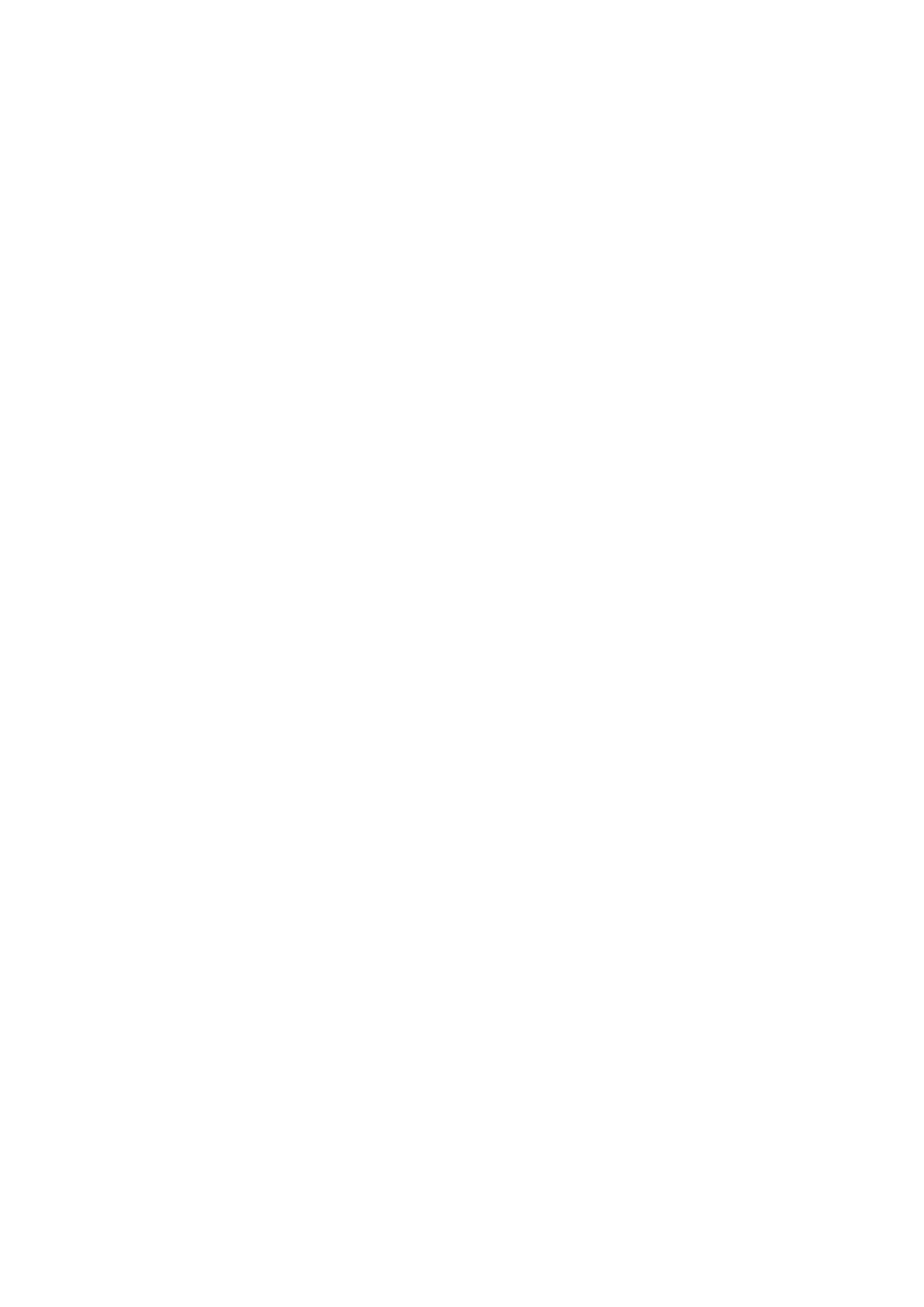## **Safety representatives in the European Union**

European trade unions have made some initial headway in implementing and expanding workers' rights at EU level, but workers' representation and participation at workplace level are still today largely based on *national* laws and political traditions. The EU has a *wide variety of national situations* shaped by industrial relations, trade union traditions, sectors, and types of activity. Data from the Second European Social Survey (2004), for example, shows that social democratic countries (including Iceland and Norway) have the highest percentage of trade union membership (73.2%), well above the all-country average (22.7%), whereas Eastern European countries with a Soviet Union heritage – barring Ukraine (42.3%) and Slovenia (40.8%) – have the lowest average memberships of all (12.9%). Another way to measure workers' participation is through their workplace representation. In 2006, the average was 53% in the EU-27, ranging from 81% in Nordic countries to just 25% in the Baltic states.

The main approach to promoting workers' participation in health and safety at work is through the *election of health and safety representatives*, i.e., workers specifically mandated to represent workers' interests on health and safety at work issues. Although no complete and wholly reliable data are available, it is estimated that there are over *one million safety reps* in the EU-27, although the figures vary widely between countries. Finland and Denmark have around 35,000 to 38,000 safety reps for between 2.3 and 2.8 million workers, while Portugal, by contrast, has just a few hundred safety reps distributed among some 60 firms. Most of these safety representatives are experienced workers who are also trade union members, even though the different industrial relations systems enable non-unionised workers to be elected as safety reps in some countries. There are f*our possible ways in which such reps* can be appointed: they can be directly selected by workers, appointed by worker representation bodies (i.e., works council or similar body), shop stewards (i.e., elected union officials) with safety rep duties, and works councils exercising safety rep functions. Research shows that the direct forms of participation often have not had positive outcomes for workers' occupational health (Walters and Nichols 2006). Such situations leave employers wide discretion to decide how to consult workers, how to impose duties on safety reps, how to limit their practical duties, and how to control workers' practices. Current managerial strategies are further increasing workers' direct participation in health and safety as an alternative to union-driven collective bargaining mechanisms (Weil 1999). Although only limited study has been done of conditions that determine the effectiveness of safety representatives, available experiences and evidence generally support the idea that representative participation (i.e., the collective representation of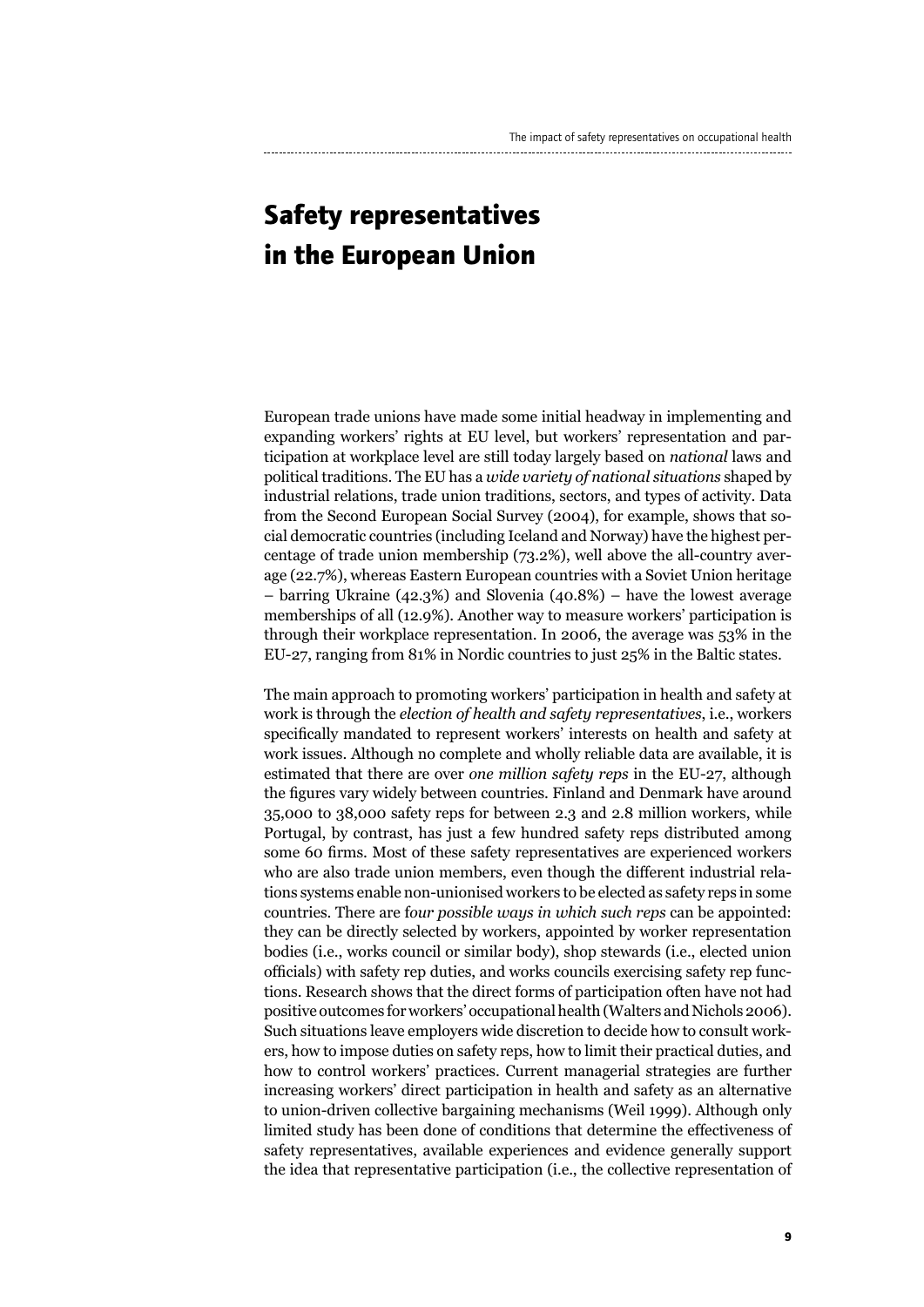workers' interests through formal statutory or voluntary arrangements) constitutes a powerful force for the improvement of workers' health and safety.

The mandate conferred on health and safety reps, whether by law or collective agreement, gives them certain specific areas of responsibility and rights. The Framework Directive (Council Directive 89/391/EEC, 1989) was a starting point for the participation of safety representatives, but its specific role and legal protection has not been fully developed. Workers' right to have health and safety representation organised by unions is still severely hindered in practice in small firms, sectors of activity with high levels of contingent employment, and non-unionised firms. The development and implementation of regional health and safety reps in countries like Sweden and Norway, and in some sectors or branches in countries like Italy, has expanded those rights mainly for workers in small firms (Walters 1998; Frick and Walters 1998).

As well as elected safety reps, *workers' representation in health and safety* also takes place through health and safety committees composed of workers' and employers' representatives with a remit to improve health and safety in the workplace. These committees identify potential health and safety issues and bring them to the employer's attention. For example, a recent descriptive study in Italy provides a general picture of the situation of safety reps in that country (see Box). Unfortunately, such *valuable information is still not available today in most EU countries*.

#### Safety representatives in Italy

A survey sponsored by the Coordination of Regions and Autonomous Provinces was done in 2003 by the Prevention Departments of different Local Area Health Units (12 Regions and the Autonomous Province of Trento) and coordinated by the Health Agency of the Emilia-Romagna Region. The survey was based on a sample of 8,138 firms representing different categories by sector, production, ownership, and size. 60% of the sample consisted of industrial production and 40% of services; the two most representative brackets were micro-businesses (6-9 workers) and medium-sized firms (20-199 workers) - both accounting for 30% - while companies with over 200 workers made up only around 10%. Firms with fewer than 5 workers were excluded.

Safety reps were present in 71% of the sample firms, varying with workplace size: 88% of large companies (200plus employees), less than 80% of the medium-sized firms (20-199 employees), 65% of the small companies (10-19 employees), and 50% of micro-businesses. The survey shows that in 96% of cases, safety reps were elected within the company and only 4% (232 of the sample) from outside. Among safety reps elected within the company, only 29% are elected within the Unitary Workplace Union Structure (RSU). This percentage varies from 80% of micro- and small firms to 61% for large companies. This gap is mainly explained by the different structure of labour relations, which is related to company size. Looking only at those industries represented in the sample by over 100 firms, the highest percentages are the metalworking industry (81%) and chemical industry (81%) in the private sector, and government (82%), and health services (85%) in the public sector. The lowest incidences are found in the hospitality industry (56%) and in brokerage firms (55%).

Source: Istituto per il Lavoro. The Role of the Safety Representative in Italy. April 2006. http://hesa.etui.org/uk/dossiers/files/IPL.pdf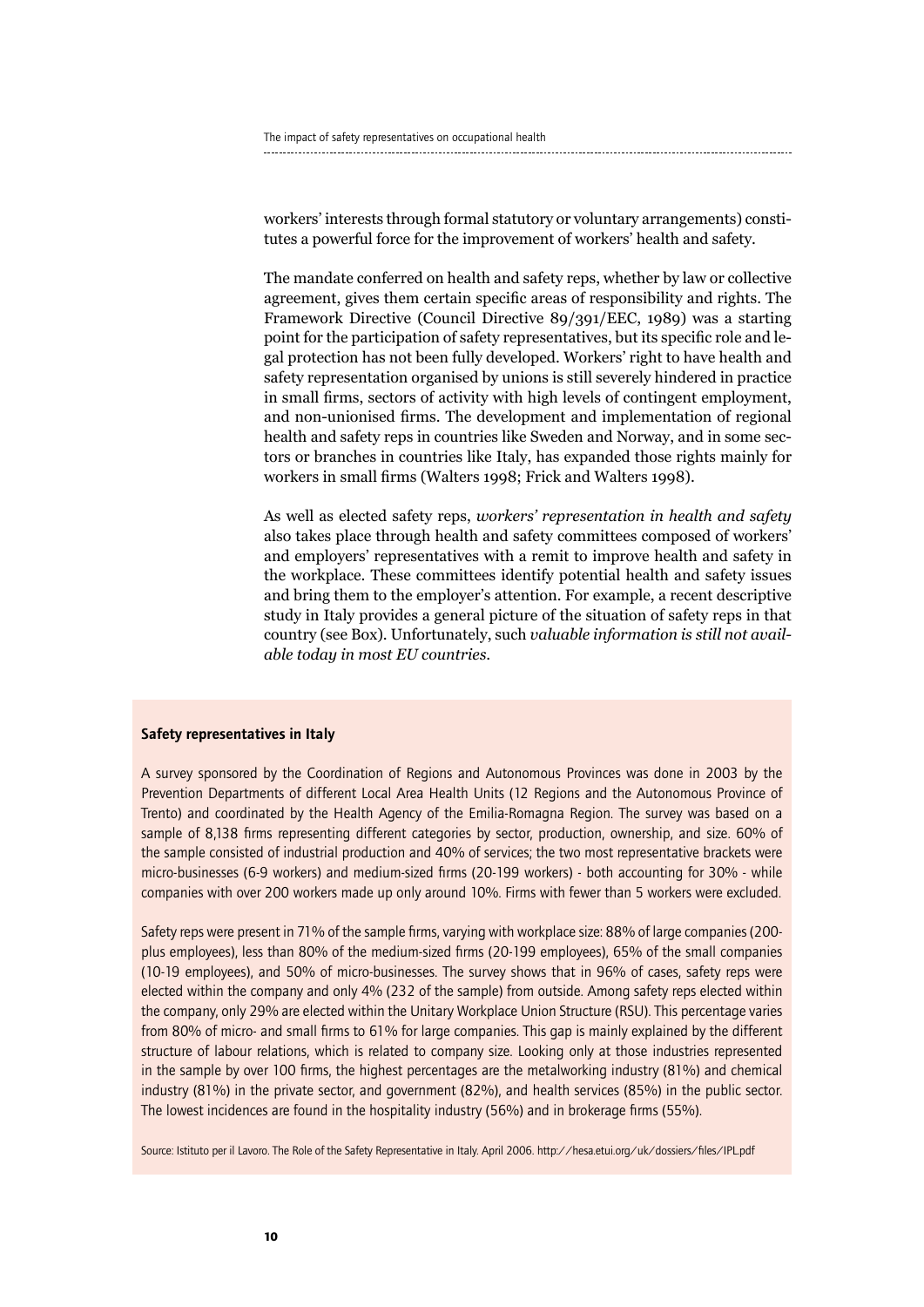## **Conditions associated with safety representatives influencing occupational health**

To assess the impact of safety reps' actions on health and safety at work, we carried out an exhaustive literature review using a large range of sources of data and information including a comprehensive systematic review, various descriptive epidemiological analyses based on national and European surveys, and knowledge provided by key informants including safety representatives, trade unionists and experts in occupational health research. Given current EU data

Theoretical model of the conditions and factors likely linked with safety reps' activities and effective occupational health and safety outcomes

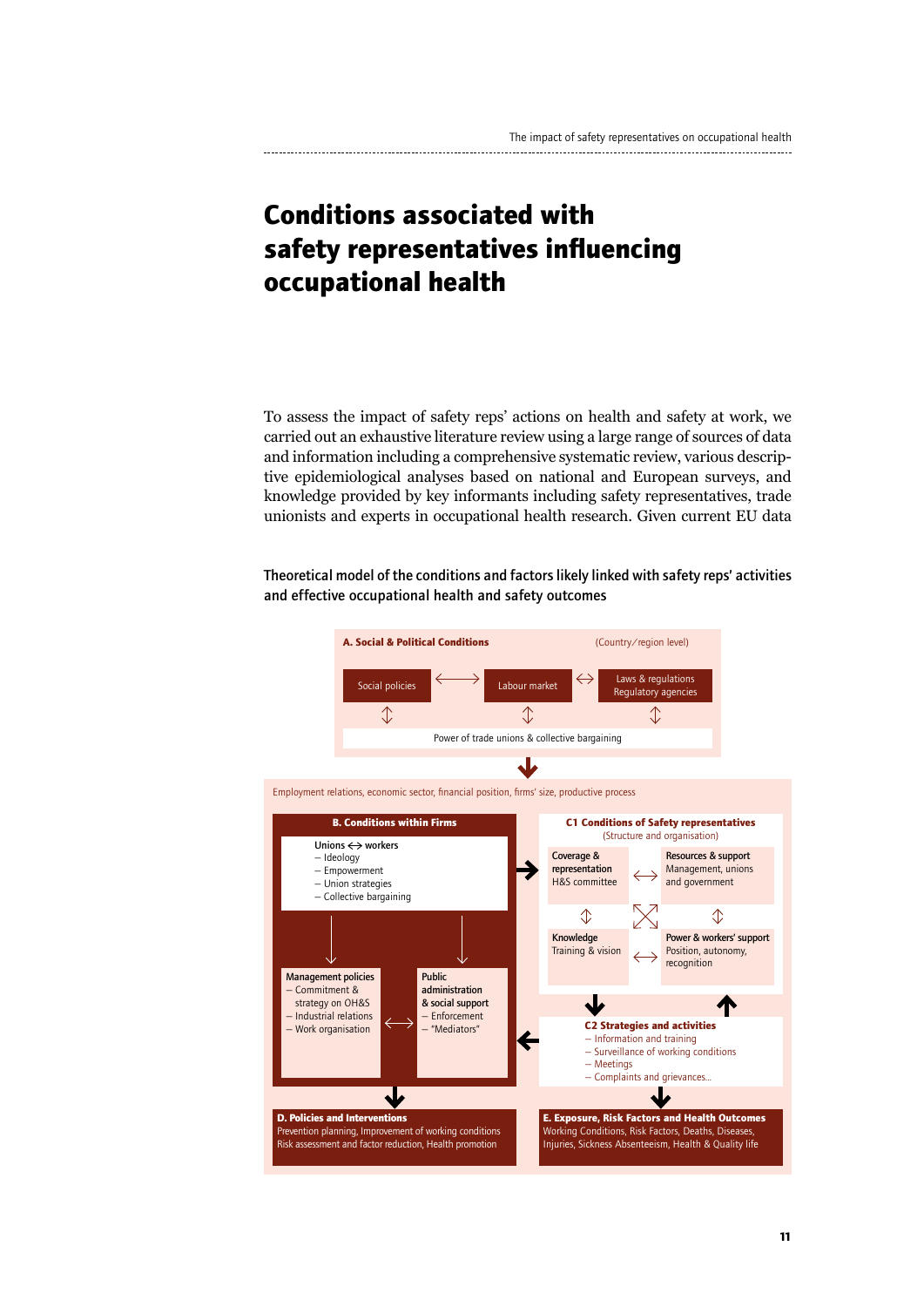and research limitations, we took the methodological approach of formulating a theoretical model which describes a broad set of conditions and factors potentially associated with the effectiveness of safety reps' actions (see Figure).

This model serves two main purposes: it helps to visualize the origins and consequences of different conditions and factors, and it traces the connection between social and political conditions, the conditions within firms, the conditions of safety representatives, and their strategies and activities on exposures, risk factors, and health outcomes. Put simply, the model is a means of visualising the many conditions and factors that may play into the effectiveness of safety reps' health and safety activities as well as a tool to identify potential policy entry-points to implement interventions.

Part A (*Social and political conditions*) includes a dynamic interaction between four main macro components present in each country: the role and impact of *social policies*, the *labour market structure*, the *laws and regulations* of regulatory agencies, and the power of *unions and the extent of collective bargaining*. Here the model presumes a positive relationship between more generous social policies and regulated labour markets, the development of employment and work-related laws and regulations, and higher unionisation rates and collective bargaining power, and the implementation of positive health and safety at work measures, increased workers' participation, and other positive conditions and determinants that may help to improve the effectiveness of the actions taken by safety representatives.

Part B (*General conditions within firms*) must be seen through the prism of the firm's employment relations, economic sector, financial position, size, and productive process. The actions of three key actors play a crucial role: *unions* and *workers*, including their ideological position, the level of power and participation, the strategies they may take to support safety representatives, and the level of collective bargaining; *management*, including its commitment to health and safety strategies, and the type of work organisation among other related factors; and *general government and its social support*, including the enforcement of laws and regulations, and the social support given by key "mediators" such as regulatory agencies, employers' organisations, and management/labour negotiations.

Part C1 (*Safety reps' conditions*) looks at four related components: the *coverage and representation* of health and safety committees, the extent to which *rights are exercised* and the level of *resources and support* received by safety reps, their level of *knowledge*, training and information and, very importantly, their level of *power*, an issue which includes their standing, union autonomy, and recognition by workers.

Part C2 (*Strategies and activities of safety representatives*) varies with the union's strategies and policies, as well as the different ideological and political characteristics of safety reps. Safety reps' activities include *actions* on information and training, *surveillance* of working conditions, *meetings* of health and safety committees, *assistance* with workers' queries, *workers' meetings,*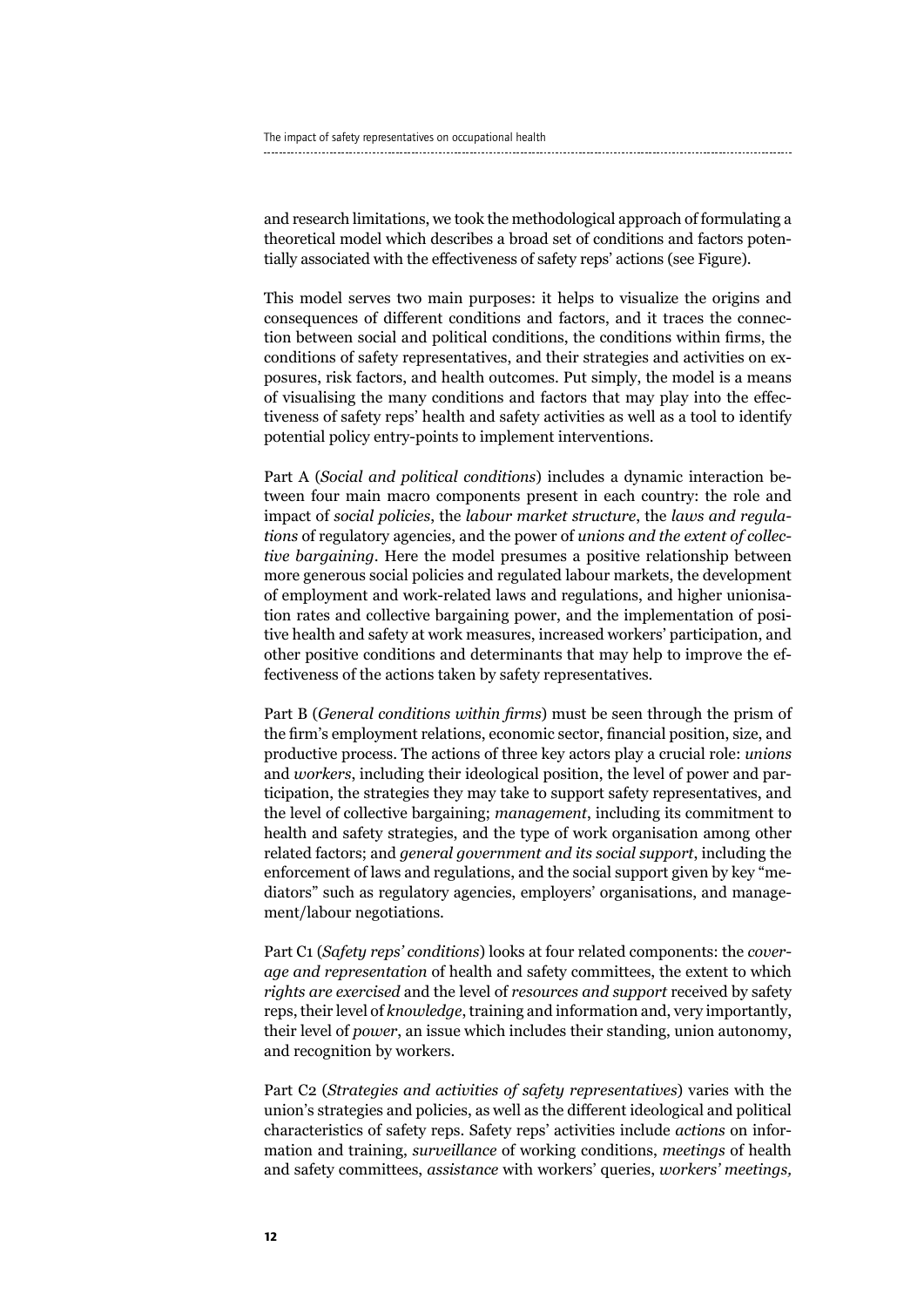*workplace inspection, risk assessment, and proposal of solutions*. At the C1 and C2 level, the model presumes that where safety representatives are better structured in terms of coverage, resources, knowledge and power, their workplace strategies and activities will deliver more effective outcomes.

Part D (*Policies and Interventions*) includes *prevention* planning, the improvement of *working conditions*, *risk assessment*, *risk factor reduction*, and *health promotion*. Here, it is assumed that the actions of safety representatives, directly (through their specific activities) or indirectly (via improvements to the general work environment) will lead to effective policies and interventions to improve occupational health and safety.

Finally, Part E (*Exposures, Risk factors, and Health outcomes*) takes into account various health indicators of working conditions, the reduction and protection of *exposures and risk factors*, and the impact of these conditions and factors on *health outcomes* such as mortality prevalence and incidence, diseases, workplace injuries, sickness absence, and workers' health and quality of life.

## **Macro social and political conditions**

Workers' well-being, health and quality of life are associated with a number of key macro social and political conditions implemented by states. The *development of the welfare state* refers to the extent to which governments exert their distributive power through the implementation of social policies, labour markets and employment regulations, the strength of trade unions, and the system and conditions of collective bargaining (the ways in which labour/ capital relations are conducted). Research shows that the power of labour and its trade unions correlates with the type of state regime (social democratic, conservative-corporatist, economic liberalist), the type of employment relations, and workers' health and safety (Chung and Muntaner 2007; Benach, Muntaner *et al.*, forthcoming 2009).

The flexibilisation of production, technological and managerial changes have in recent decades created new demands for productivity in an increasingly deregulated *European labour market*. There is now growing scientific evidence that new forms of insecure employment and work intensification are damaging the health and well-being of European workers and their families; research shows that factors linked to subcontracting – like financial/ cost-cutting pressures on subcontractors -, disorganisation/fracturing of occupational health and safety management, and inadequate regulatory controls, leads to a deterioration of occupational health in both developed and developing/poor countries (Johnstone *et al.*, 2001; Benach, Muntaner *et al.*, forthcoming 2009). In the context of a dominant economic liberalist discourse focused on economic growth and labour market flexibility, governments' responses on labour laws, union agreements, training systems, labour markets that protect workers' incomes and job security have often been weak and fragmented. Unions and health and safety representatives therefore face a serious challenge to reverse this worrying situation. More particularly, they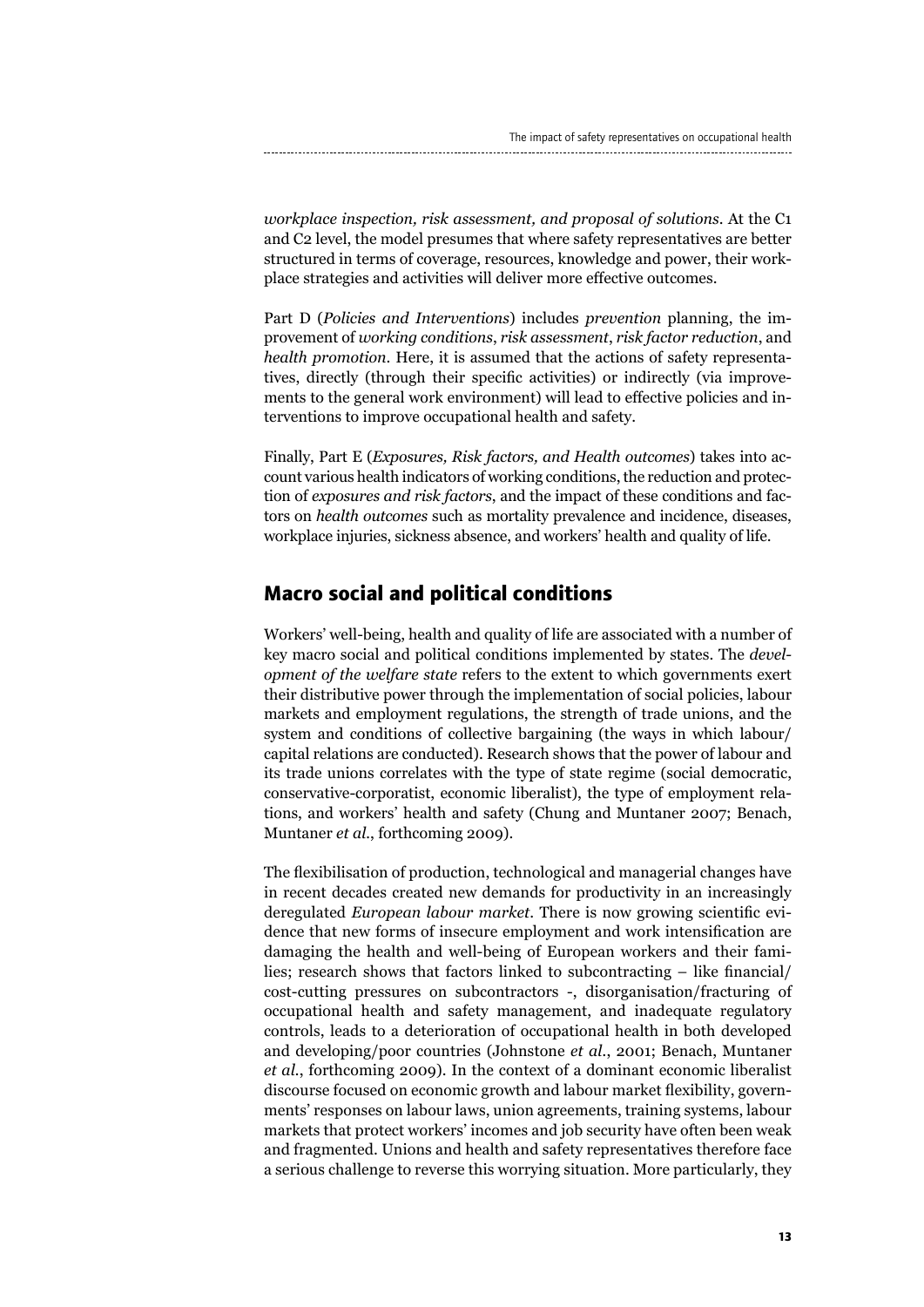have a crucial role to play in safeguarding the health and well-being of the most vulnerable workers in workplaces that are not strongly unionised.

*Health and safety at work legislation and regulations*, including the right to be adequately informed and consulted on health and safety at work, are a major social policy concern in the European Union. In the last two decades, the majority of European countries have recognized and regulated workers' right of participation in occupational health by taking over EU Framework Directive 1989/391 into national law. But the level of transposition of this Directive in most countries has not been satisfactory and many national laws have not been given full effect. This is reflected in such issues as: the level of employers' responsibility for health and safety at work, the coverage and election of safety representatives, compulsory assessment of work-related hazards, the need to implement occupational health services and, finally, the development of information, consultation, training, and participation among workers. These failings are likely to affect the strength and effectiveness of actions taken by unions and safety representatives.

The *power of labour* plays a vital role in the implementation of social policies, labour market regulations and collective bargaining across European countries. The balance of power between management, government and trade unions determines what kind of employment relations will be established, which employment and occupational policies will be prioritised, which occupational health and safety regulations will be approved, which working conditions and work-related hazards will be considered acceptable, and which participatory processes and workers' representation will take place in the workplace (Hall *et al.*, 2006). Stakeholders' ideology and views on health and health inequalities are also a crucial asset in determining its values and priorities on health and safety policies. Unfortunately, governments and trade unions have not always had occupational health and safety high on their agendas, agreements and collective bargaining priorities, and often this comes well down the list in discussions on issues like wages, job security and pensions.

The specific effect of *collective bargaining* on workplace health and safety means adapting general legal preventive provisions into specific terms for the concrete realities of individual sectors, companies, production units, work places and working conditions. Collective bargaining negotiations are based on two main pillars: the experience and knowledge of stakeholders involved in the bargaining process, and how much power each wields. Pressure from organised labour shapes the types of social and economic policies, including labour markets, laws, and regulations. Evidence shows that when trade unions are stronger, information and standards on workplace hazards are improved, health and safety systems work better and workers' actions are more effective. In Spain, for example, years of trade union campaigning and pressure to cut abuses in subcontracting on building sites paid off in 2006 when legislation (Act 32/2006) was brought in requiring all the safety reps concerned to be informed about all subcontracting agreements, and training for a joint rep for the workers operating on the same work site can be provided for in industry collective agreements (ETUI, 2008a).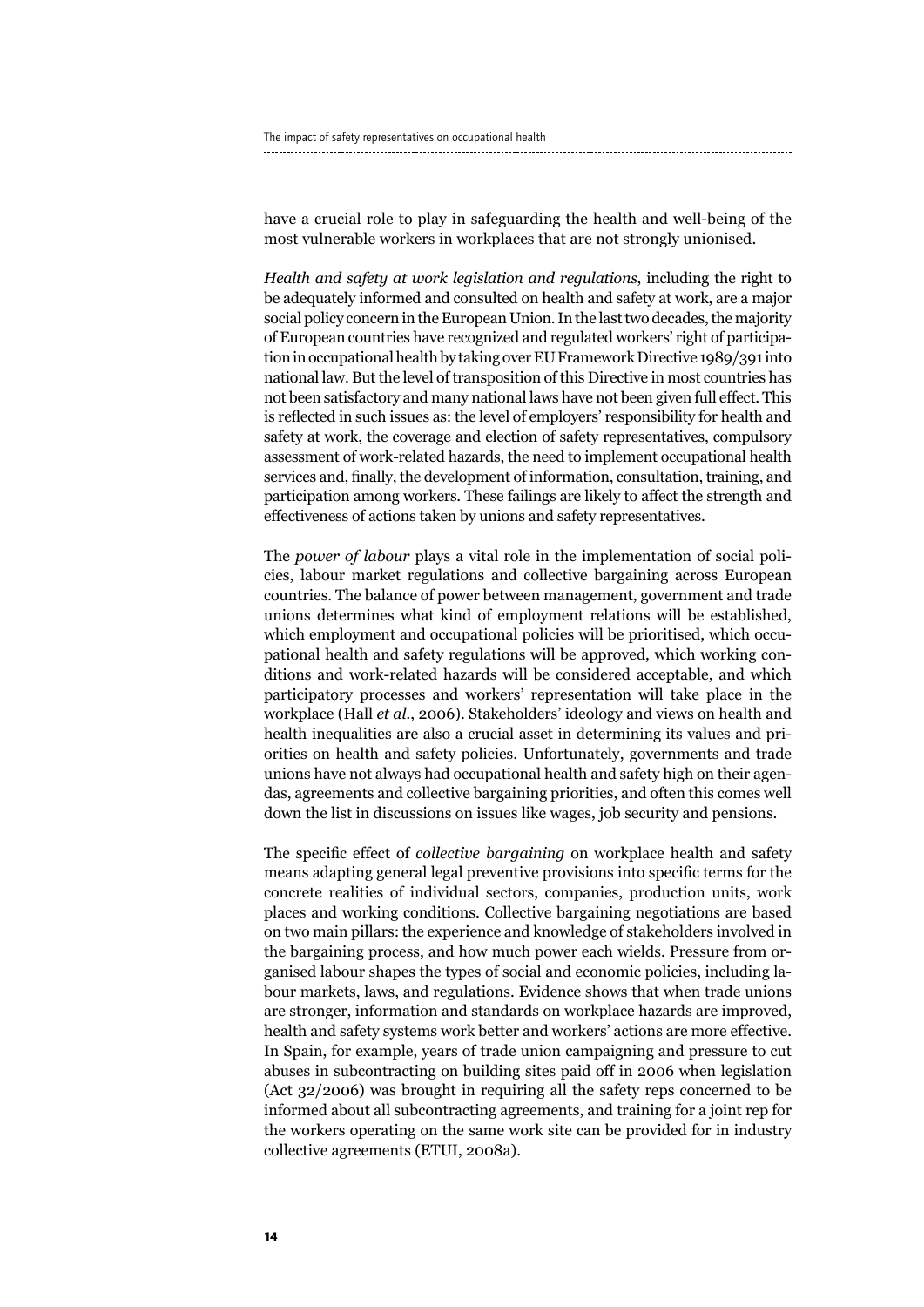## **Conditions within firms**

Here, we describe the conditions internal to firms that are related to safety reps' effectiveness: the involvement, support, and commitment of unions and workers; the policies and commitment of management and employers; and enforcement by general government through inspections and controls by public agencies. We also consider the contextual factors like company size, financial position, subcontracting situation or branch of industry. For example, there is evidence that the market relationship between the different organisations involved in supply chains can lead to situations in which the larger and financially stronger parties secure financially beneficial contractual terms that can detrimentally affect the management of health and safety in those organisations with whom they contract. (James *et al.*, 2007).

### Unions and workers

Two general issues are considered here. One is the *ideology and political position* of unions and workers. Unions need to be fully committed to improving occupational health and reducing workers' health inequalities regardless of gender, type of job, contractual arrangements, supply chain or firm size. This requires independence from management, investment of adequate resources, and the implementation of long-term active political strategies. The other is *workers' empowermen*t. Workers who are empowered have more autonomy, decision-making authority and power within the workplace; this is a step towards greater involvement in all labour organisation issues, which gives more strength to unions and safety representatives. Research shows that employee participation is not improved by unionisation *per se*, but requires unions to develop programmes that increase the knowledge, political consciousness and empowerment of workers, giving them mechanisms to express their concerns and to mobilise their influence into a 'joint action-voice' (James and Walters 2002).

In addition to the general issues outlined, we also consider here two sets of more specific issues: *union strategies and support, and the influence of collective bargaining*.

With regard to union strategies, the first to consider is that of *strengthening the position of safety reps*. This strategy embraces three key things. First, the provision of knowledge, information, and training to health and safety reps. To be effective, training needs to go beyond a technical approach and use a participatory methodology. Replies by reps to questions about why trade union training is effective make it clear that the methods employed in tuition - such as student-centred learning and skills development - play a major role (Walters *et al.*, 2001). Also, it has been suggested that the key to understanding why this is so is to be found in the relationship between the learning aspects of trade union education and the social construction of the employment relations of health and safety (Walters and Frick, 2000). Second, the creation of safety representatives' networks, establishing useful and regular information channels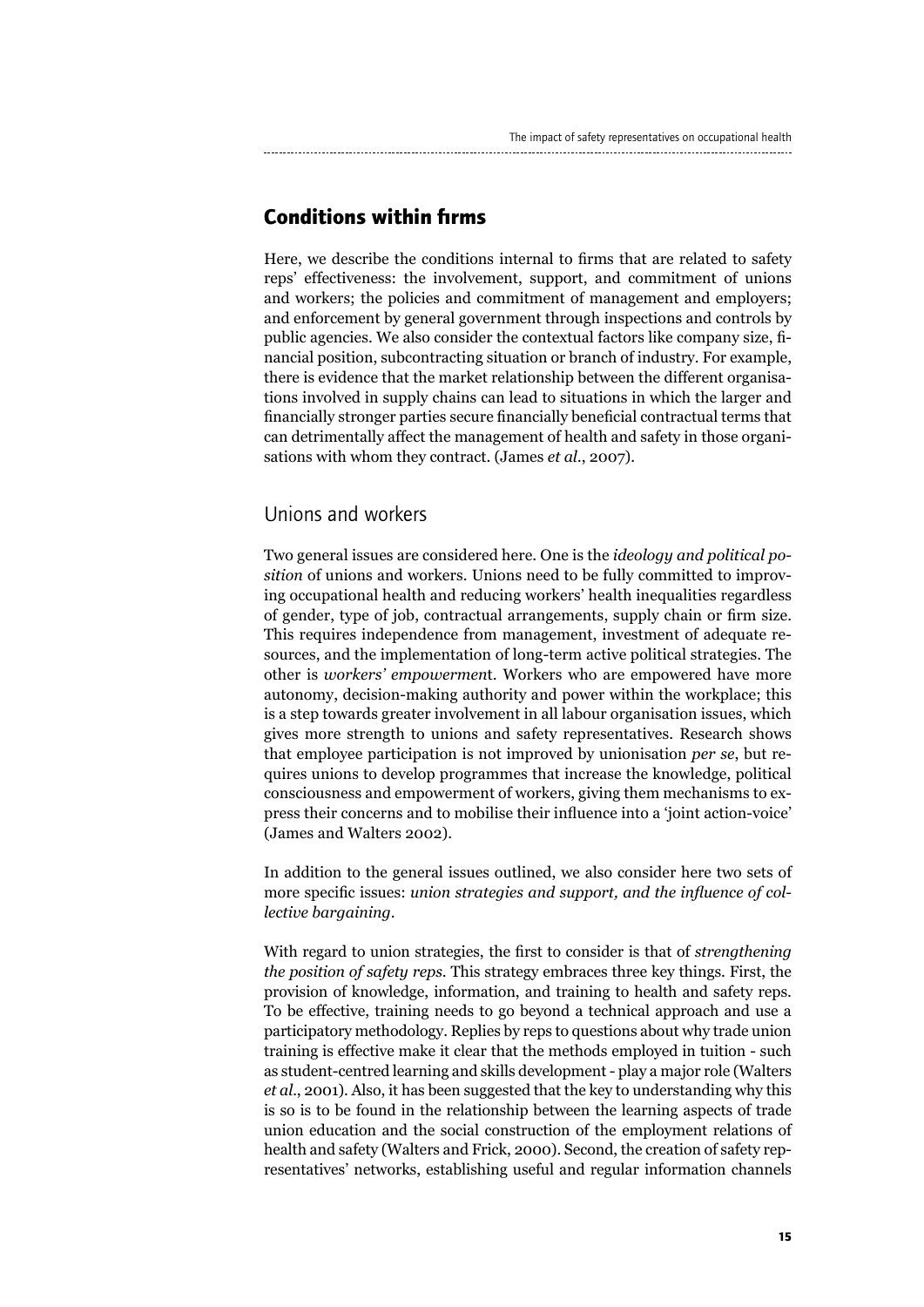to safety reps and the provision of legal and technical advice by unions, may arguably be two key means for putting this strategy into practice. And third, providing essential logistical support for safety reps and other participatory mechanisms. This includes producing practical tools like guides, brochures, bulletins or regularly-published newsletters on occupational health and safety issues, and offering independent technical and legal professional advice. Media such as *Por Experiencia* (Spain), *Hazards* (UK), *2087* (Italy), and *Santé et Travail* (France) played a noteworthy role.

A concrete example of this strategy is found in Spain with the approach taken by the *Union Institute of Work Environment and Health (ISTAS)*, a non-profit self-managed trade union technical foundation supported by the Spanish Trade Union Confederation *Comisiones Obreras* (CC.OO.) which aims to promote the improvement of working conditions, occupational health and safety and environmental protection (see Box).

#### The case of the Spanish Union Institute of Work, Environment and Health (ISTAS)

The ISTAS's main strategic goal is to empower trade union representatives, especially health and safety reps, to exercise their statutory role and rights under the Occupational Health and Safety Act (LPRL). Much of ISTAS's activity is therefore focused on knowing the needs and providing information, training and advice to safety reps as well as offering the necessary tools for trade union intervention at workplaces. Another important area of activity concerns the development of new participatory tools and resources to support new forms of workers' representation like the environmental reps, as part of the general remit of promoting social dialogue and bargaining. ISTAS's work could be seen as a form of *knowledge activism* in the sense that what it does is to work in both technical–scientific and social–trade union arenas to strategically collect, produce and make use of technical, scientific and legal knowledge to empower workers' health and safety reps mainly at company level. ISTAS works to support reps' involvement in all occupational health issues with a proactive attitude towards employer and management, rather than a follow-up and control attitude. ISTAS also focuses on supporting action to raise general awareness as well as organization and mobilization of the entire workforce in order to negotiate appropriate changes in working conditions. One example of the implementation of this strategy is the promotion of psychosocial risk prevention in Spanish workplaces, where a participatory strategy has been developed enabling workers' health and safety reps to boost workplace psychosocial risk assessment processes, bringing employers to negotiate on healthier work organizations.

Source: Moncada S *et al.*, Psychosocial work environment improvement: One way to reduce (some) causes of health inequalities for the Union Institute of Work, Environment and Health (ISTAS). In: Benach J, *et al.*, Employment, Work, and Health Inequalities: A Global Perspective (forthcoming 2009)

> The second strategy is the *integration of safety reps' functions into workplace trade union organisations*. Unions therefore need to develop actions to involve all kinds of representation bodies (i.e., works councils, shop stewards) in health and safety issues. An example comes from Belgium with the Confederation of Christian Trade Unions (Algemeen Christelijk Vakverbond/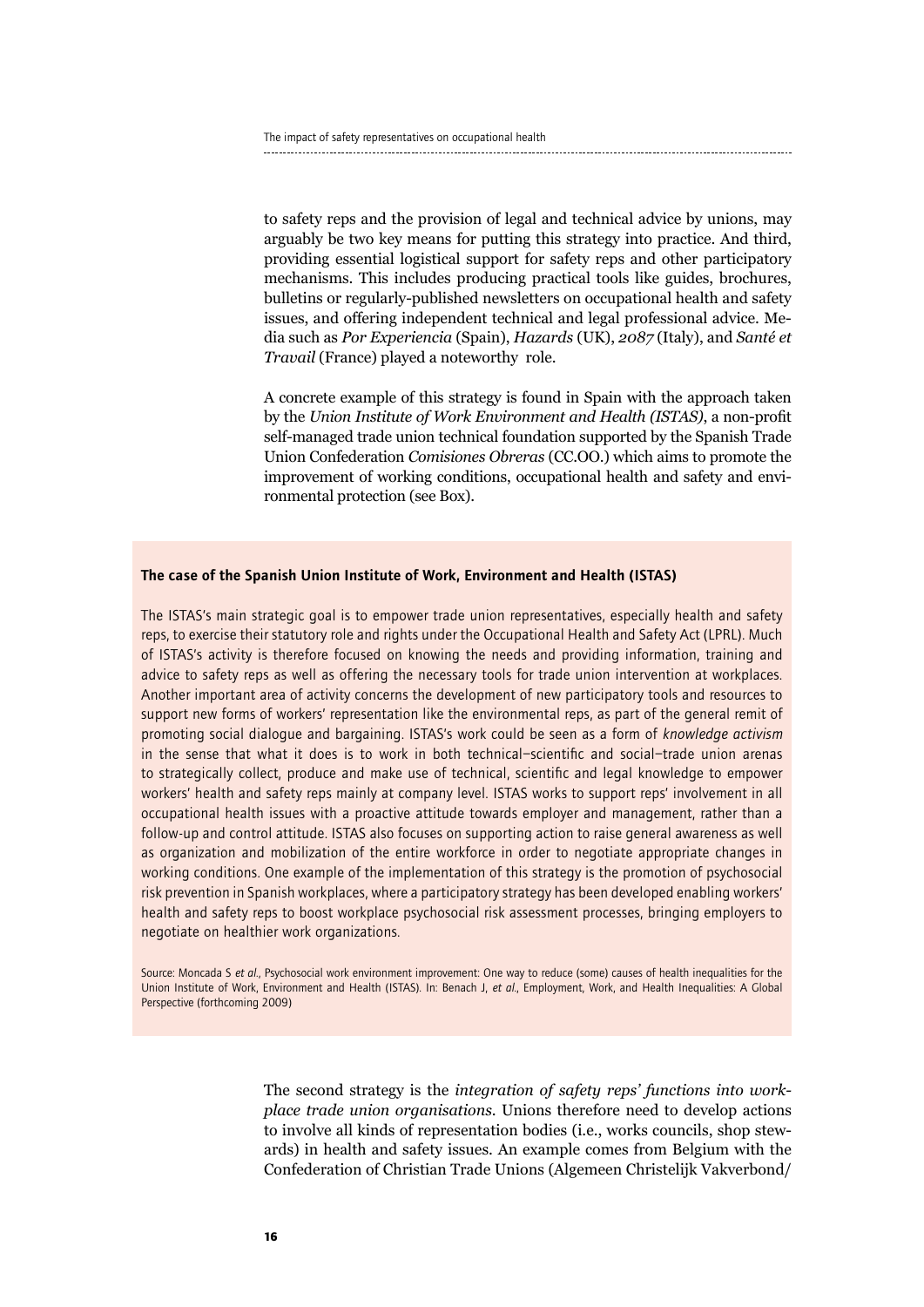Confédération des Syndicats Chrétiens, ACV/ CSC), Belgium's largest union organisation, of about 1.6 million members with 22 regional federations and 16 industry unions (see Box). ACV/CSC workplace health and safety actions are addressed to the entire union structure.

#### Involving the whole workplace union organisation on health and safety

In Belgium, the ACV/CSC's branch federation supports workplace shop stewards' committees on all trade union issues, including health and safety at work. The main strategy for integrating safety rep functions into the overall workplace union organisation and action is by encouraging union reps to organise and plan their work on all workplace issues, including health and safety. Monitoring and support on these specific subjects is provided by permanent trade union officials who are specialized health and safety experts. There are such experts in each branch federation and one in each regional federation. To achieve this goal, the ACV/CSC provides training and practical guidance.

Source: Stéphane Lepoutre. Service entreprise de la CSC

The second specific issue related to unions and workers is *how collective bargaining affects safety representatives*. The lack of specific national laws mentioned earlier may be made good to some extent through industry or workplace collective agreements. Specifically, collective agreements can help to develop a number of enabling conditions for safety reps: firstly, many agreements include provisions to increase safety reps' coverage, often expanding the ways they can be elected and creating other forms of representation (e.g., regional or sectoral safety reps); secondly, some also address resource issues, like training or time off amongst others; thirdly, some may give wider consultation and participation rights; finally, collective agreements may include arrangements to enforce health and safety at work compliance by management. Various examples of this may be cited. One such case comes from Spain, with CC.OO.'s chemical and textile industry federation (FITEQA-CCOO). The General Chemical Industry Agreement signed in 2004 entrenched the proposal to assess the risk factors in work organization, making it compulsory to evaluate workplace psychosocial risk factors. A second recent example is the world's largest steel company (Arcelor Mittal) and the trade unions representing its employees worldwide (Metalworkers' Federation, the United Steelworkers and the International Metalworkers' Federation). The agreement, signed in June 2008 and the first of its kind in the steel industry, sets out the commitment to set up joint management/union health and safety committees as well as training and education programmes. The agreement also included the creation of a joint management/union global health and safety committee to target plants in order to help them to further improve their health and safety performance across the company (ETUI, 2008b). Another recent case is that from Holland on an Occupational Health covenant (see Box).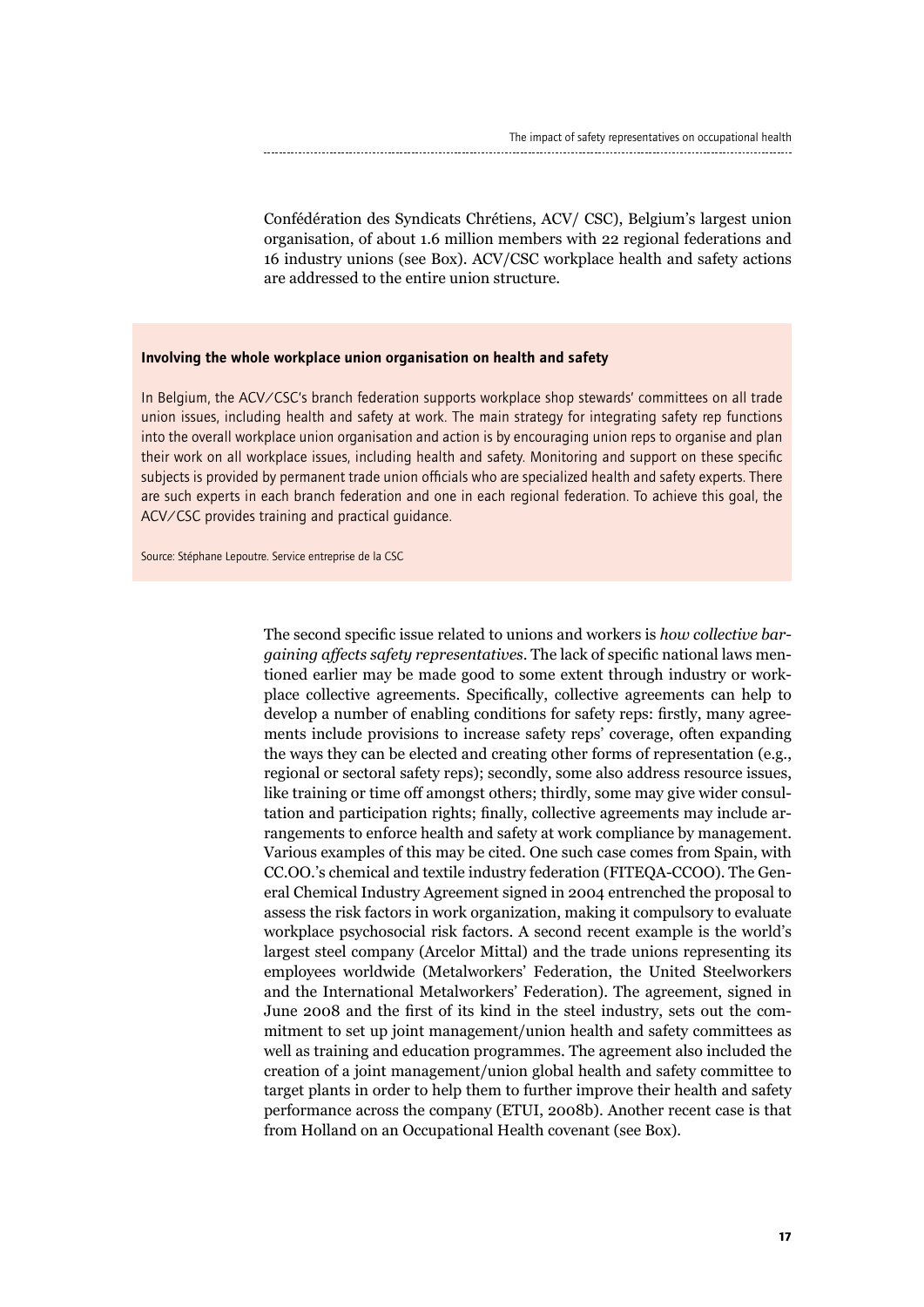#### A Dutch occupational health covenant: a sector-level risk assessment tool

The sector-level role of trade unions in the field of occupational health and safety (OHS) has recently been boosted in the Netherlands by the so-called OHS covenants test-negotiated by employers and trade unions. One such covenant has been the development of sector-level risk assessment tools with the involvement of trade unions. Risk assessment is a statutory obligation for all employers. When companies use a risk assessment tool developed for their own sector with the approval of the trade union and incorporated into a collective agreement, they no longer need to consult an OHS professional (a statutory requirement under the Dutch Working Conditions Act). If the trade union vetoes the tool, the company may still use it but must also enlist independent advice from an OHS professional. One way to implement the matters covered by OHS covenants would be to include them in collective agreements, because covenants are not legally binding, and trade unions cannot enforce compliance in the same way they could with a collective agreement. Initial analyses have shown that labour inspectors found more satisfactory sectorlevel risk assessment tools incorporated into collective agreements (74.1%) than those not approved by trade unions (70.8%).

Source: Popma J. Does worker participation improve health and safety? Findings from the Netherlands. A Joint Conference of the European Trade Union Confederation and the Health and Safety Department of the ETUI-REHS. Brussels, 11 and 12 February 2008

### Management

Safety reps' engagement with consultative structures and processes, and the development of their functions and activities, are influenced by structures and systems of industrial relations and the organisation of working conditions within firms. Therefore, the role of employers and management relative to health and safety at work will promote or hinder the effectiveness of the actions undertaken by safety representatives. Since many safety rep activities must be carried out jointly with management, its commitment to participatory approaches is a prerequisite to ensure the effective functioning of health and safety representatives in the workplace (Milgate *et al.*, 2002; Walters 2006). In manufacturing and retail firms, for example, various management behaviours were associated with lower lost-time injury rates, such as: including health and safety in every manager's job description, incorporating health and safety performance in each manager's annual appraisal, and attendance by the senior manager at health and safety meetings (Shannon *et al.*, 1996).

In general, *management commitment* implies a positive attitude on health and safety that should be translated into long-term policies, making changes on labour relations and work organisation to facilitate the actions of safety representatives. The origins and outcomes of management commitment, however, are often unclear. To understand how this commitment is generated, we need to consider *"internal" factors* such as the ethical values and ideological or political position of management on health and safety issues. For example, the employer may help to create a proper dialogue, involving workers in discussions and decisions. Other internal factors are the judge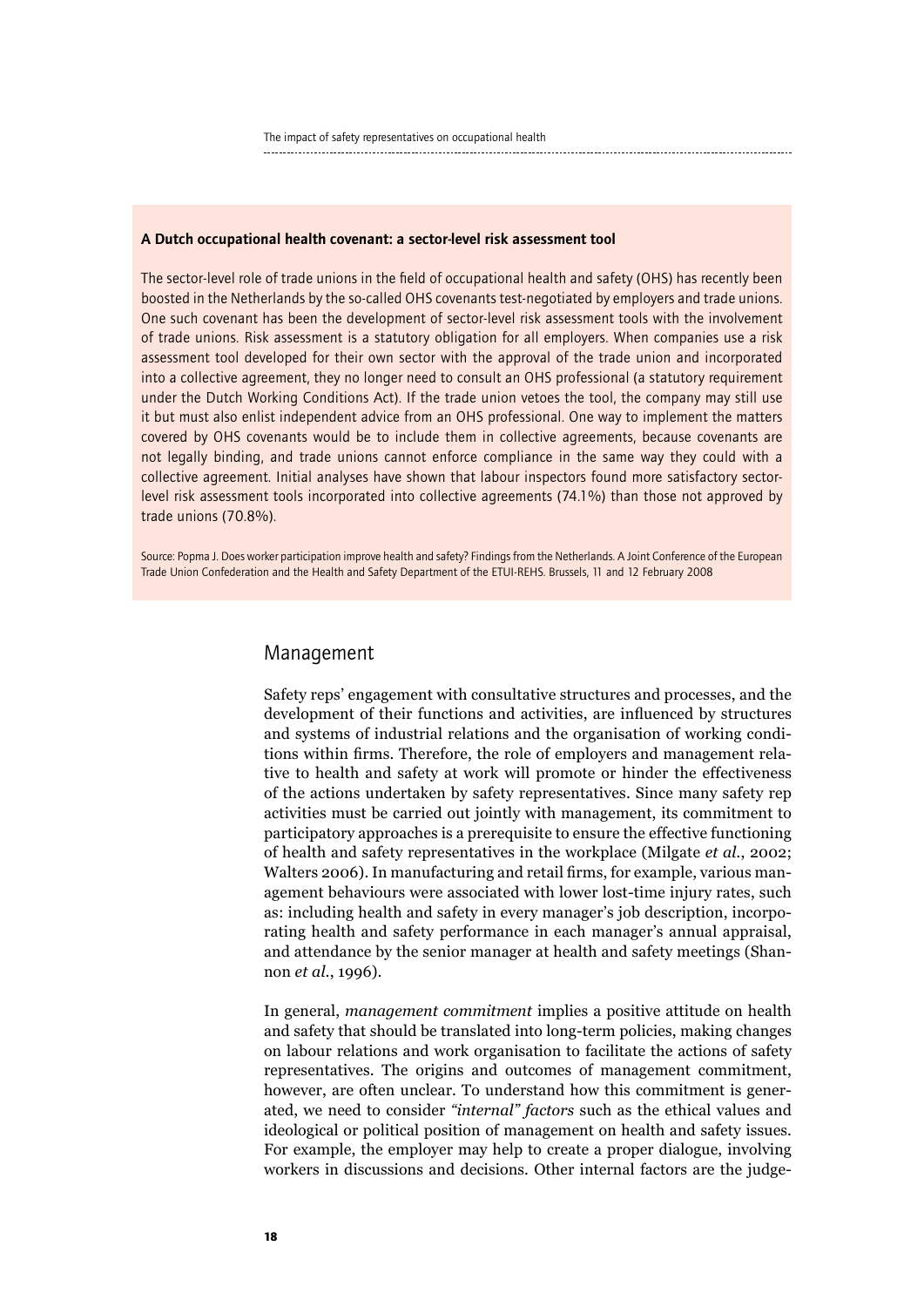ments that managers make on economic costs (e.g., on high sickness absence, loss of productivity, and debilitation of the work force), their knowledge and training on occupational health, and the specific involvement that middle management may have. But other *"external" factors* must also be considered, including the pressures and follow-up generated by unions, government legislation, regulations and enforcement, and public outcry or media attention. Although much research needs to be done to understand the conditions and factors that promote management's commitment and action on health and safety at work, current knowledge supports the idea that the strength of unions is one of the most important factors involved (Shannon *et al.*, 1996; Shannon *et al.*, 1997).

Finally, commitment from management can be considered truly real when it can be confirmed through actions, formal management arrangements, and clear outcomes. Examples of these include: the drawing-up of explicit and accountable health and safety at work policies, including the level of financial resources allocated; the development of management systems for preventing, reducing and eliminating hazards, including clear and systematic mechanisms for worker participation, consultation and information; the execution of recommended actions in a timely manner; and, finally, the making of risk assessments and procedures for monitoring workers' health, keeping open and written records of them. Another specific important feature demonstrating real management commitment is the inclusion of health and safety activities and investments on the agenda of day-to-day management.

### General government

The development of strong, proactive government action on occupational health is a condition that helps to encourage employers' compliance with health and safety standards and respect for workers' legal rights. States may potentially have a significant influence on the effectiveness of safety reps' activities in two main ways: implementing *policies, programmes and regulations*, and through the role played by *governmental regulatory agencies*, i.e., institutions that apply or enforce regulations.

Public policies may help provide unions and safety reps with much of the knowledge, protection, and power they need to participate effectively and actually improve occupational health and safety. Firstly, governments can develop public databases on occupational health and safety as well as on mechanisms by which for health and safety representatives and managers to access this information. A second related issue is registration of safety representatives, what coverage they have and how they may be elected (e.g., area delegates in Sweden). Third, governments may provide legal protection for safety representatives against dismissal. Fourthly, company health and safety policies on workers' compensation, exposures to workplace hazards, or the organisation of occupational health prevention systems are heavily influenced by the actions of government agencies. So far, many of these public policies have not risen to become real priorities on the EU policy agenda.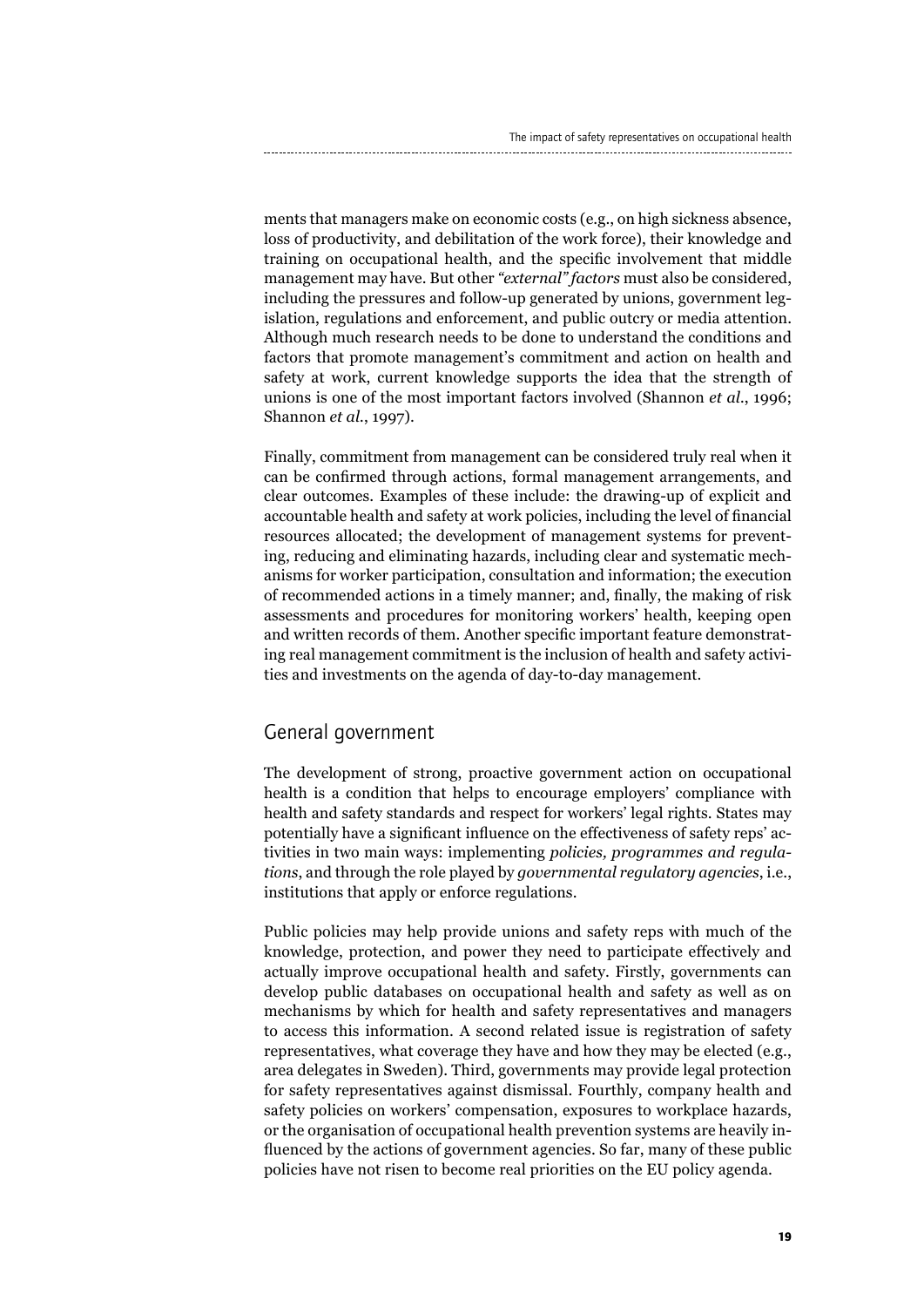In the role played by governmental regulatory agencies, that of the labour inspectorate is central to the implementation of occupational health and safety strategies. The labour inspectorate has to promote knowledge of and enforce regulations at the workplace. Current enforcement action by many governments and labour inspectors in the EU-27 is inadequate, too weak, or incomplete. In fact, it seems likely that the vast majority of EU worksites have never been inspected. The labour inspectorate in most European countries today is not capable of applying rules and regulations with the necessary force to persuade management actively to pursue health and safety programmes. In most Eastern European countries, the labour inspectorate is ill-equipped and still in the throes of reorganisation.

### **Structure and organisation of safety representatives**

The structure and organisation of safety reps within firms, their powers and the mechanisms that may facilitate or hinder the effectiveness of their health and safety activities are many and varied. We describe four main factors: the coverage and representation of safety representatives; access to resources and support provided by management, government and unions; the level of knowledge, training, and vision that safety reps have; and, finally, the level of power, empowerment and influence possessed by safety reps.

#### Features and coverage of Health and Safety Committees in France

In France, health and safety representatives are members of the workplace health and safety committee (*Comité d'Hygiène, de Sécurité et des Conditions de Travail* – CHSCT), which includes management representatives, and must be established in firms with more than 50 employees. CHSCT members are themselves members of the works council (*Comité d'Enterprise* – CE), an elected body of workers' representatives. Where a firm is unionized, the unions are generally represented in the CE and CHSCT, but not necessarily, as these are elected employee representation bodies. They do not therefore have to include union reps, although unions can be represented as such. The most recent survey (2004) found that 72% of workplace with over 50 employees have a CHSCT. The main reason for not having one despite it being a legal requirement is a lack of people standing for election as workers' rep (CE). The presence of a CHSCT is closely tied to workplace size. Only 17% of workplaces with between 20 and 49 employees have a CHSCT. The main determinants of the existence and activity of a CHSCT (where activity is measured by the number of meetings) are firm structure and workplace labour relations. Whether there is a CHSCT depends on management policies, but also on internal labour pressure. So, unionization is a key determinant of the existence of a CHSCT, which is further reinforced by the existence of labour unrest: CHSCT are present in only 29% of firms that have experienced no labour dispute in the 3 years prior to the survey (2002-2004), but in 44% of those that have had 1 dispute and 72% of those having had 2 or more disputes. A study based on another survey shows that the presence of a CHSCT also depends on the existence and nature of workplace health and safety hazards. A CHSCT is more likely to be found in firms that operate shift work or night work, where work intensity is high, and where some workers are exposed to ionizing radiation, although there is no evidence of a link with chemical or physical hazards.

Source: Thomas Coutrot. DARES, ministère du Travail, des Relations sociales et de la Solidarité, Paris, France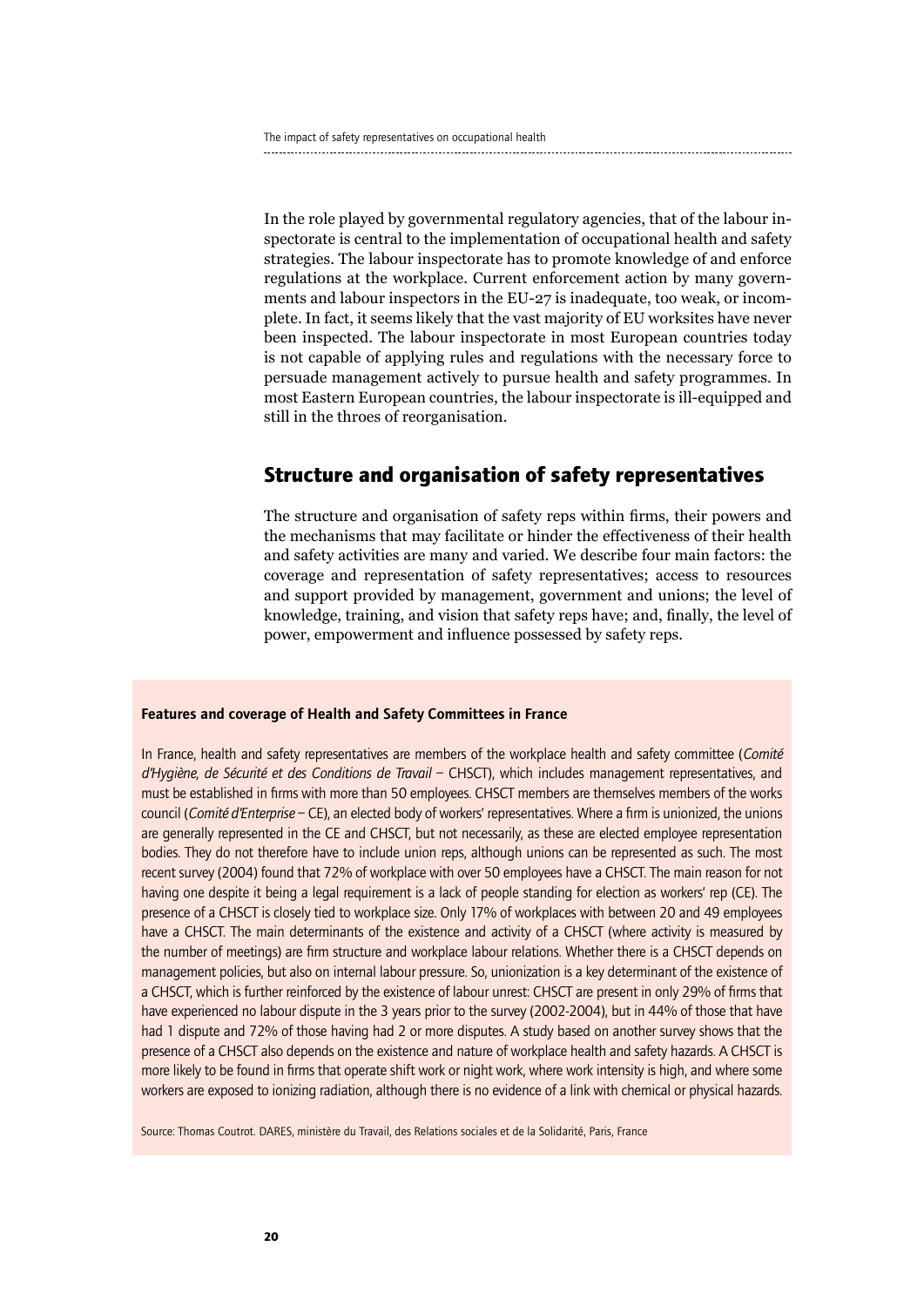The first issue is coverage and representation, that is, the absolute number or density of workplace safety reps, types of election and ways in which they are elected. When proper coverage is lacking, representatives tend to be more often marginalised and their activities less effective. Safety representatives appointed through workers' representation bodies with trade union backing is likely to be the most effective approach. An important issue to consider is the existence of *Health and Safety Committees (HSC)*. They act as sources of information and forums for discussion on health and safety for reps. Where there is no committee, there is less room for participation and bargaining. An example from France illustrates the importance of information on the coverage and main features of workplace Health and Safety Committees (see Box).

A second issue connected to the structure and organisation of safety representatives is *access to resources and support*. Safety reps require an adequate level of physical resources (e.g., an office, computers, web page, and other essential materials), legal resources, and, even more importantly, strong support from management, government, and unions to perform their duties effectively. The levels of health and safety reps' resources vary widely across EU countries, sectors and firms, ranging from well-resourced reps with their own budget to those with limited union resources working within severe management constraints, and many variations in between. Surveys of health and safety representatives indicate that neither of these conditions can be assumed. In many cases, safety reps are under-informed about their resources and how to use them. In many firms, but mainly in small workplaces, safety reps do not insist on their statutory rights from fear of reprisals or dismissal.

Turning now to the role played by management, government, and unions on resources and support. *Management* must provide safety reps with *paid time off*  to undergo proper training, carry out inspections, research, and attend meetings. Such paid time off must be included in the company's annual budget. It is also important for safety reps to be able to actually exercise this right, and not to have their work taken over by their co-workers. Studies with self-reported information from safety representatives show that this is a key obstacle to performing their work (Walters *et al.*, 2005; García 2007; DTI 2007). Management should also give access to company *information* on occupational health generally and on specific health and safety matters. Legislation gives a paper guarantee of access to information, but this is not often put into practice in many firms. Information should be adequate, given sufficiently early, and in a way that enables health and safety representatives to understand and respond to it. Safety reps must have the right and means to enlist and consult independent union or government experts. A final important issue is the establishment of clear *channels of communication* between all key stakeholders. Effective communication between management and committee members, safety reps, and unions and workers is considered the basis for workplace consultation.

From *government*, safety reps mainly need support in terms of *information*, *enforcement*, *protection* and *mediation*. First, technical experts from public agencies must provide high quality information and advice to safety representatives; second, governments need to implement adequate institutional mechanisms so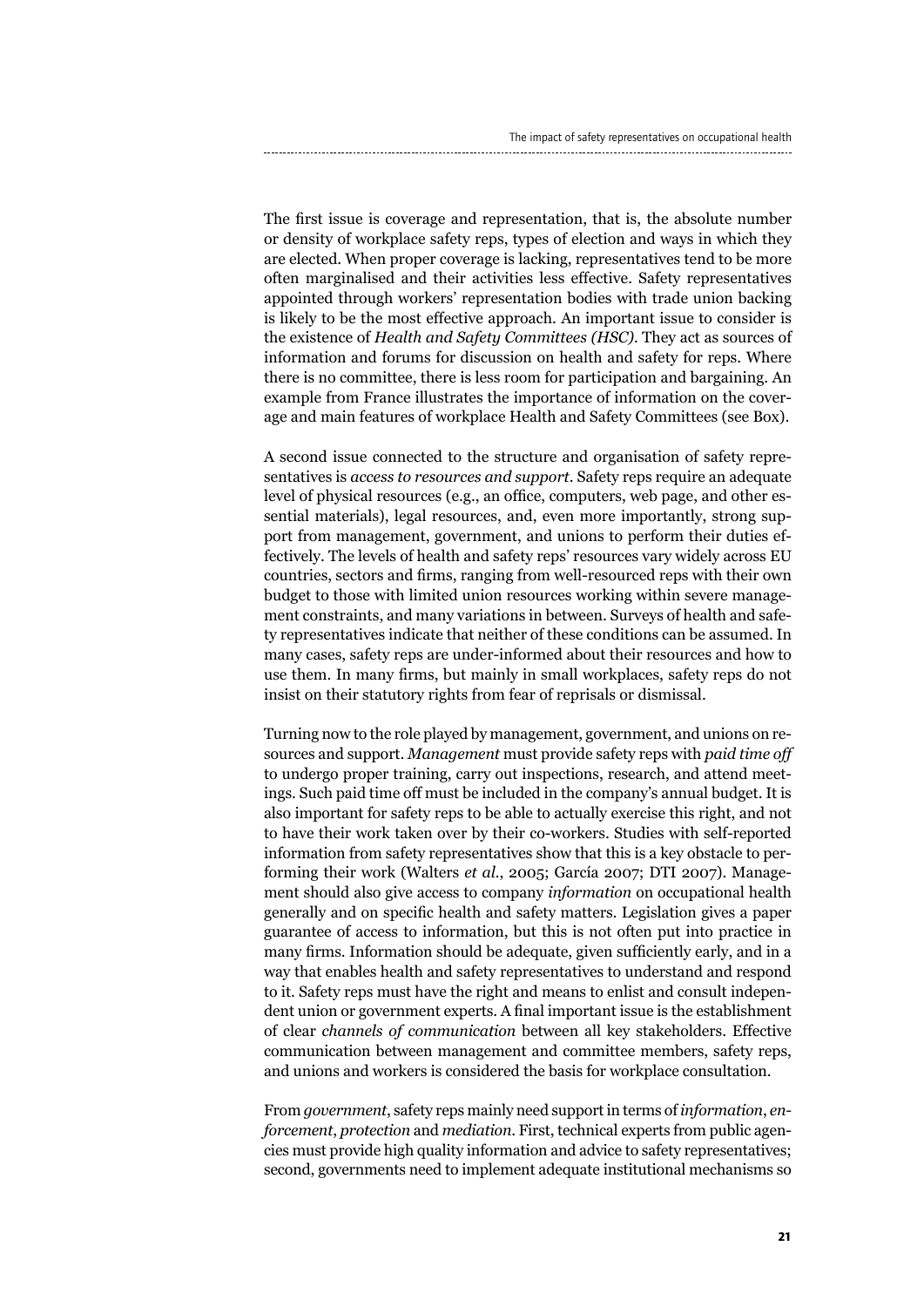that safety representatives have fast, easy, and full access to occupational health inspectors and other regulatory agencies; third, governments must provide legal protection to safety representatives, who need stronger protection against dismissal; fourth, public institutions have to mediate with expertise and responsibility in a 'neutral' way where management and health and safety reps are in dispute or sharp disagreement; and fifth, government must implement public databases on occupational health and safety issues as well as mechanisms by which for health and safety reps or managers to access this information.

Safety reps also need strong *support from unions*, and especially protection from management reprisals. Unions are a key actor here in providing adequate *information and training* to enable safety reps to perform their duties properly.

The third structural condition is the *knowledge*, *training*, and *vision* of safety representatives, that is, the type of skills, preparation and personal and collective awareness or consciousness they possess. Research on workers' representation on health and safety in the chemicals and construction industries has shown that where health and safety performance and arrangements were best developed, safety representatives have received trade union training (Walters and Nichols 2006). These findings have been borne out by other studies. Health and safety knowledge and training should encompass three main general things: technical data and information on work injury investigation, workplace hazards, and legislation; the skills to communicate with workers and to express their concerns; and a deep ideological and political perspective that facilitates a comprehensive and realistic understanding of power relations so that effective solutions can be taken that address health and safety problems.

The fourth and final condition is the level of *power*, *empowerment*, and *influence* that safety representatives have, i.e., the capacity to exercise their rights or exert sufficient pressure to achieve their goals. Safety reps have to exercise their legal rights in a political context in which employers control labour, information, and the nature and timing of health and safety improvements. When safety reps and workers are empowered, they have more influence to bring pressure to bear on management, substantially increasing their capacity to mobilise workers. The involvement of workers is also critical for the transmission of information to the workforce and for workers' identification of potential hazards, either by raising issues with a health and safety rep, or by a stoppage of work. Empowerment of safety reps comes about not only through participation but also control over their resources and activities. There are three main specific aspects related to the empowerment of safety reps. One is the need to achieve *visibility* and *respect* from management, health and safety professionals. Secondly, safety reps need the *recognition* and *support* of all workers (not just union members) and as well as from company-level unions. A third issue is the need to get clear and formal *recognition* from the government.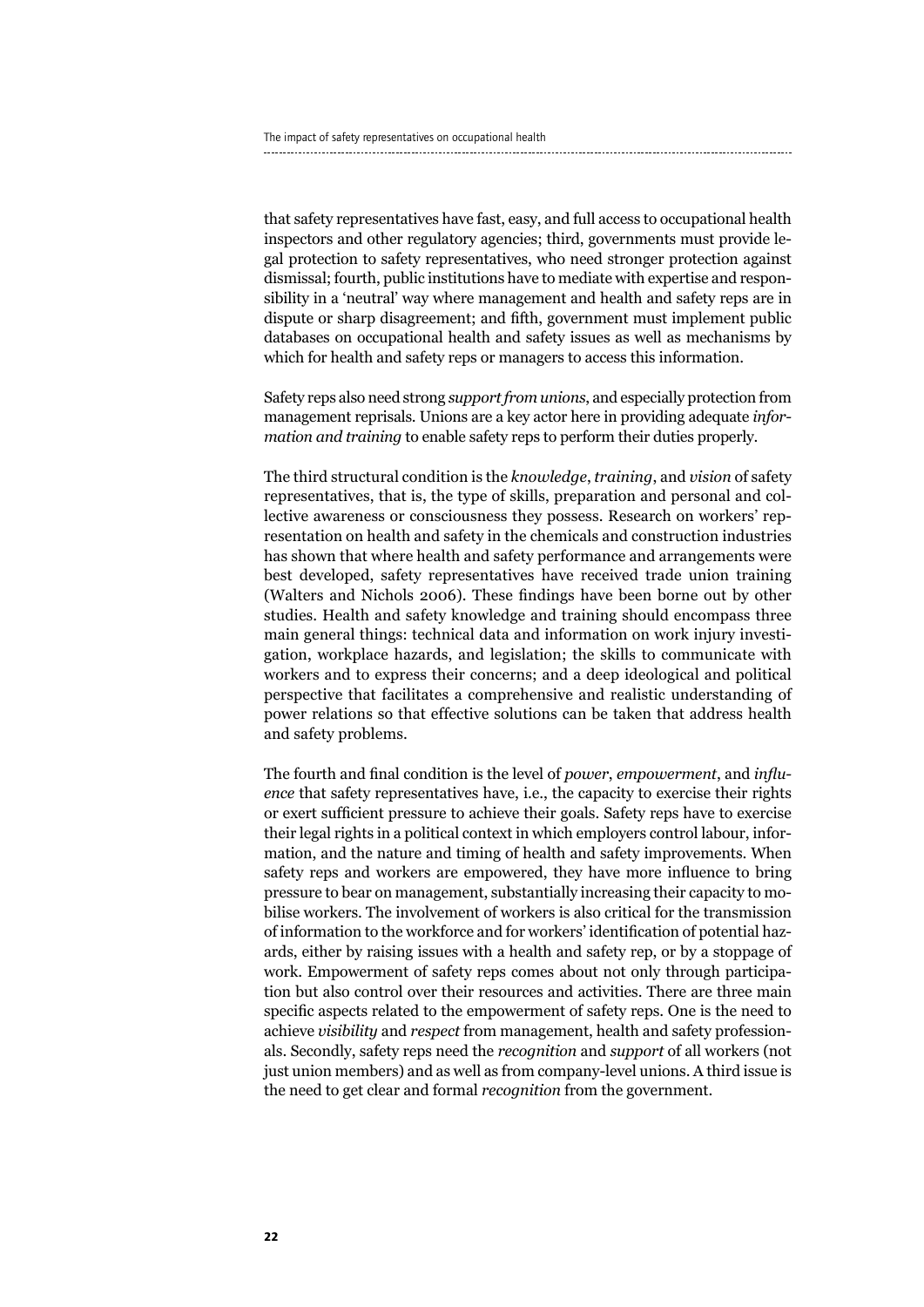## **Approaches and activities of safety representatives**

Unions may deploy different occupational health strategies at the European, national and local levels which may have a big influence on the approaches and activities developed by safety reps. For example, safety reps and union members of joint committees may get drawn into a "technical and legalistic" approach that focuses on health and safety problems as procedural or technical issues unconnected with workplace and labour relations that are often in management's favour. Or else safety reps may take a "confrontational" approach, reacting robustly and adversarially (externally or internally within firms) to management's approach, using legislation and regulations as tools of confrontation and often lacking proposals to tackle the most important workplace health and safety problems. Yet again, safety reps may also take a "political activism" approach, collecting a wide variety of data and information, making active efforts to increase workers' knowledge, visibility and participation, and promoting collective action and the empowerment of workers by pressing and negotiating alternative proposals with managers (Hall *et al.*, 2006). The activities of safety reps are often a blend of elements drawn from all these three approaches

Safety reps may develop a wide array of activities related to workers' health and safety protection and prevention. Examples include providing information and training to workers, as well as actions more directly involved in the real participation of workers concerning their occupational health. Some of the most important activities related to communication, knowledge, training, research, negotiation and pressure are briefly reviewed here.

The evidence of experience is that safety reps must hold regular *meetings* with workers to inform them about their activities. Lack of *communication* between them is a barrier to the effectiveness of safety reps, resulting in a lack of support from workers and lack of awareness about hazards. Another related essential issue is the need to ensure that safety reps are able to get the balance right between receiving adequate technical *information* and *training* while also taking on board workers' direct perceptions on health and safety matters. Other safety rep activities include the *investigation* and *surveillance* of working conditions, workplace injuries and diseases, the inspection of workplaces, help with workers' queries, and workplace risk assessment and prevention proposals (Walters 2006; García *et al.*, 2007).

Safety reps may derive substantial powers from legislation or collective agreements that are almost always used effectively and responsively, such as the right to stop dangerous work or issue provisional improvement notices**<sup>3</sup>**.

\_\_\_\_\_\_\_\_\_\_\_\_\_\_\_\_\_\_\_\_\_

**<sup>3.</sup>** Australia has just such a right, which gives safety reps the power to issue a provisional improvement notice subject to a final decision by the workplace health and safety inspectorate.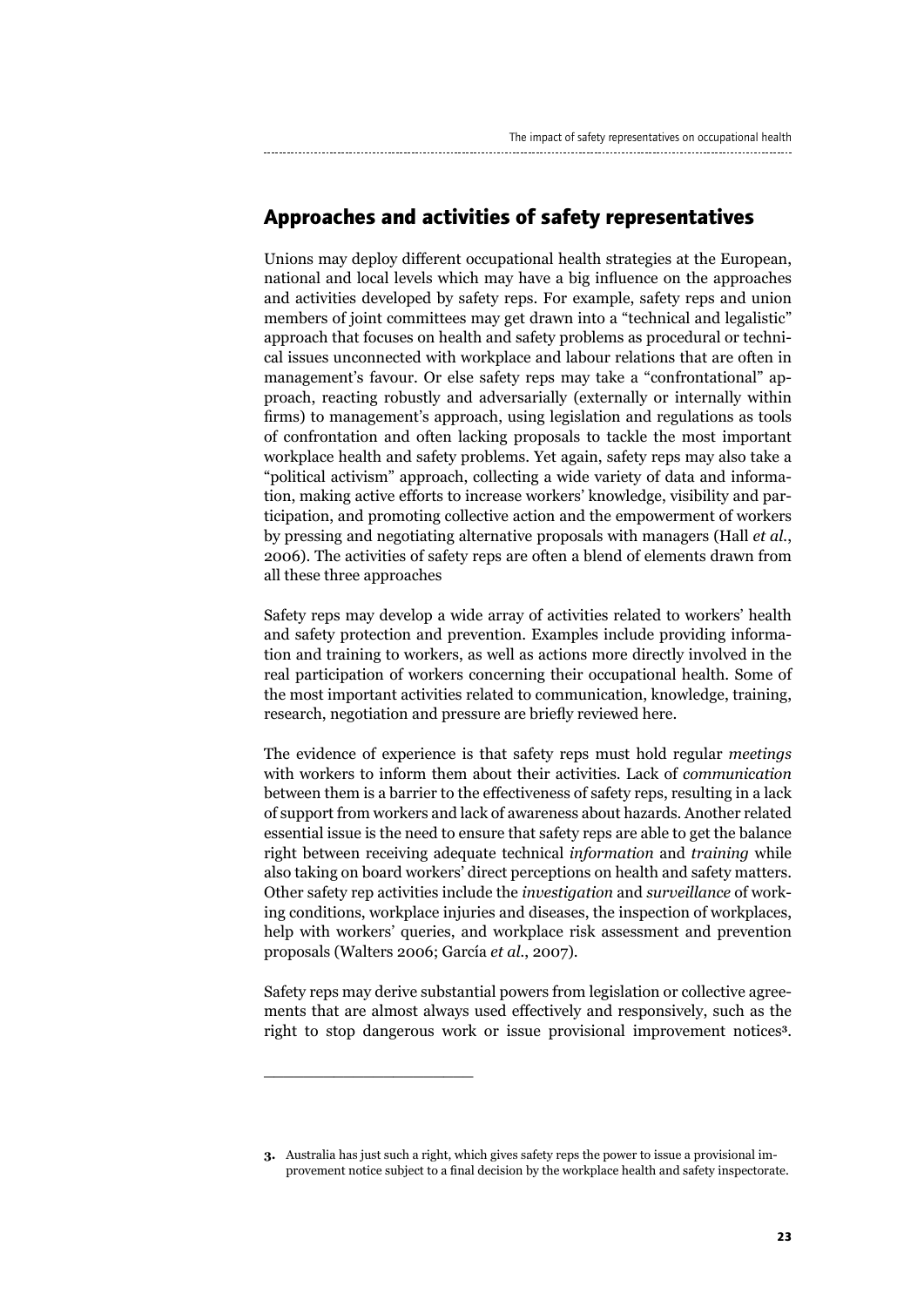This right, used only in the last resort, has an essential symbolic power in strengthening safety representatives' influence. Such action, however, is only rarely taken by safety reps. A study in Spain, for example, found a very low incidence of pressure being exerted by safety reps, with only 18% claiming to have exercised their statutory right to call for unsafe work to be stopped (García *et al.*, 2007). Other activities related to *negotiation and pressure* include: calling and attending meetings, work in health and safety committees and works councils, and submitting formal complaints and grievances. Some descriptive studies and surveys done in EU countries like France, Belgium, Italy, Spain, and the United Kingdom (see Boxes) provide a fairly detailed general picture of safety reps' activities.

#### Overview of safety rep activities in Spain

The activities of Spanish safety reps ten years after the Spanish Occupational Health Act were analysed. Most of the reps interviewed had carried out various tasks related to their safety duties in the previous year, most frequently: answering workers' queries (90% of interviewees), workplace inspections (79%), reporting health and safety problems to supervisors and/or managers (76%), examining available documentation on occupational health in the company (75%) and participating in worker information and/or training activities (74%). Safety reps are generally fairly active, mostly in regard to informing and advising workers on health and safety matters. However, direct involvement in occupational health management and company decisions (e.g., participation in accident investigations, risk assessments, prevention planning or answering employers' specific requirements on occupational health) was less frequent.

Source: García AM, López-Jacob MJ, Dudzinski I, Gadea R, Rodrigo F. Factors associated with the activities of safety representatives in Spanish workplaces. J Epidemiology Community Health. 2007; 61(9):784-90

#### Overview of safety rep activities in the United Kingdom

A survey of safety reps in the *United Kingdom* found that most came from well organised workplaces, probably indicating that these were better, rather than typical, workplaces. More than half (56%) of the safety reps said that their employers had conducted adequate risk assessments but less than three out of ten safety reps (28%) were satisfied with their involvement in drawing up the risk assessment and almost half (44%) were not involved at all. Over one in five safety reps (22%) were not automatically consulted by their employers about health and safety matters. And even when they took the trouble to ask to be consulted, only just over one third (37%) were frequently consulted thereafter. Over half of all safety representatives (51%) conduct 3 or more inspections per year; one in three (34%) safety reps had spent between 1–5 hours on health and safety in the previous week.

Source: Trade Union Confederation (TUC): Safety Representatives Survey 2006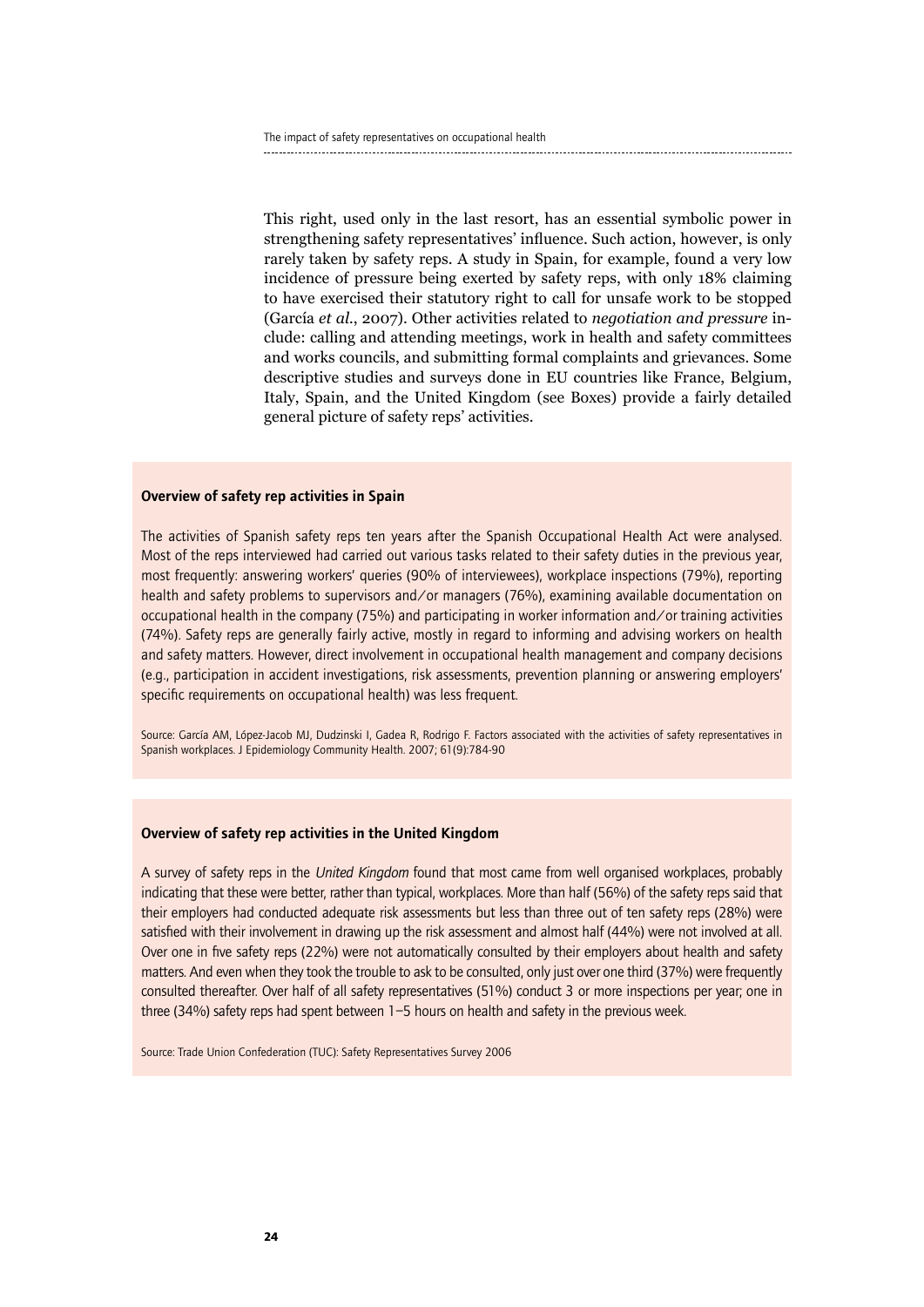## **Impact of unions and safety representatives on interventions and outcomes**

While research on safety reps' effectiveness and impact on occupational health is limited, and there are considerable variations in the details of these studies, taken collectively they lend support to the notion that trade unions, joint arrangements, and trade union representation on occupational health and safety are associated with higher levels of compliance, lower workplace injury rates and ill-health problems, and better overall health and safety performance (Shannon *et al.*, 1997; Milgate *et al.*, 2002; Walters 2006). Generally, studies have found that participatory workplace arrangements lead to improved occupational health and safety management practices and compliance with regulatory standards (Kochan *et al.*, 1977; Beaumont *et al.*, 1982; Bryce and Manga 1985). In Italy, a survey of hospitals in Piedmont has shown the important role played by consultation of health and safety reps in terms of prevention policies pursued in hospitals (Coordinamento dei Rappresentanti dei Lavoratori per la Sicurezza della Sanità e Università del Piemonte (Co.Ra.L.S). La sicurezza sul lavoro negli ospedali del Piemonte. Torino, 2005).

#### Trade union representation and occupational injuries in the UK

A study has shown lower injury rates in workplaces with trade union representation in health and safety. Thus, results show that the predicted effect of health and safety committees with at least some members selected by unions was significant and negative compared to the base group for health and safety committees with no members selected by unions, which suggests that there is a mediated union effect on safety and that this is beneficial to workers. The effects of safety representatives were again significant and negative. By contrast, the effect of management alone deciding on health and safety was not significant.

Source: Nichols T, Walters DR, Tasiran AC,. Trade Unions. Institutional Mediation and Industrial Safety – Evidence from the UK. *Journal of Industrial Relations*, 2007;49(2):211-225

> On health outcomes, a consistently positive association has been found between the level of committee reps' training and knowledge and perceived committee effectiveness with lower injury rates (Coyle and Leopold 1981; Ontario 1986; Walters and Haines 1988; Eaton and Nocerino 2000; O'Grady 2000). Also, a systematic review of the relationship between organisational and workplace factors and injury rates shows that empowerment of the workforce in general matters and the length of training given to members of Joint Health and Safety Committee are linked to lower injury rates (Shannon *et al.*, 1997).

> A recent study in the UK on trade union representation and injury rates, and the first systematic empirical study done in France on the effectiveness of safety reps, also illustrate some of the linkages between the presence of unions and safety representatives, and health and safety performance (see Boxes).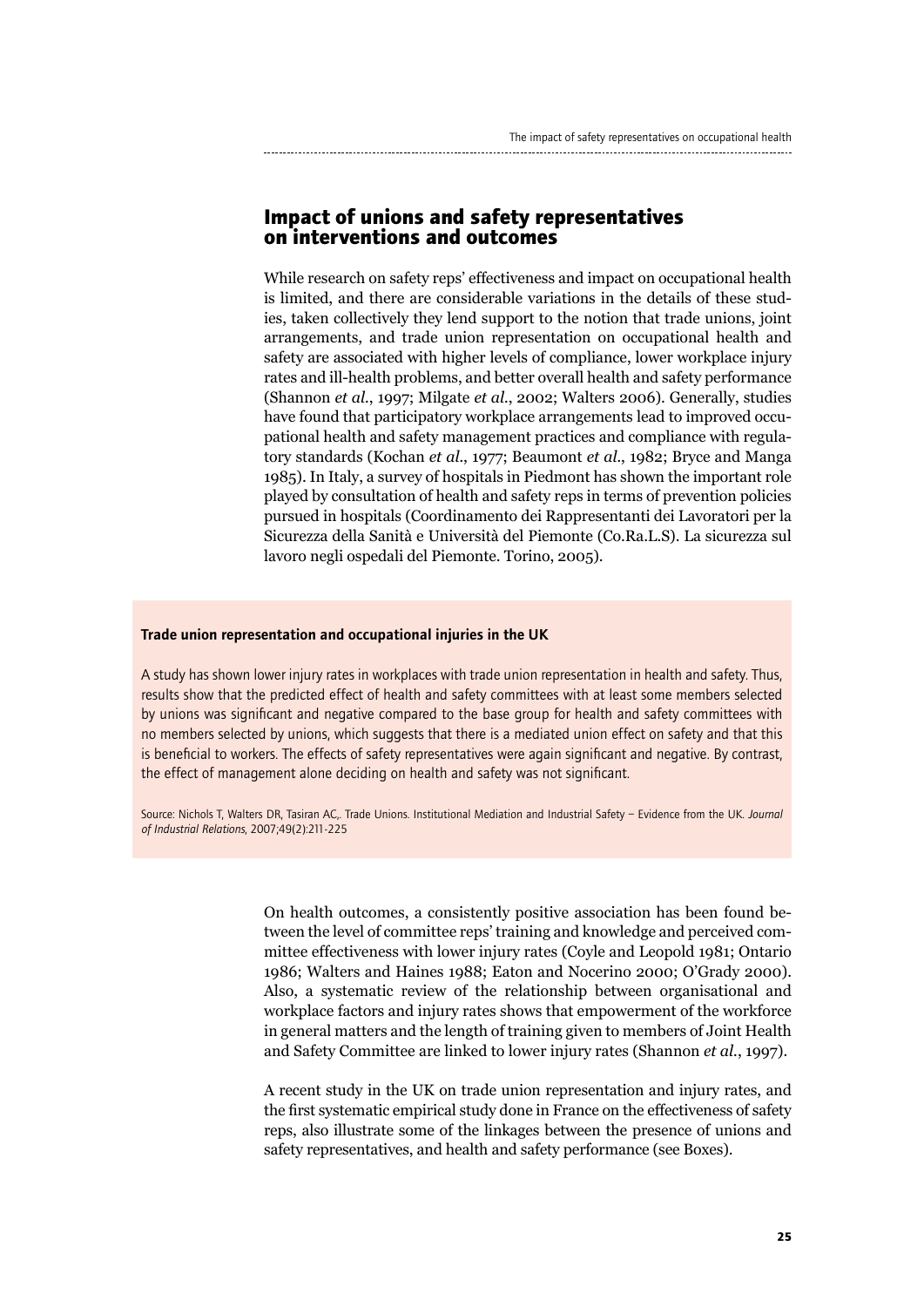#### Health and Safety Committees and occupational health outcomes in France

The 2005 French working conditions survey found that in workplaces with a health and safety committee (CHSCT), workers are at least twice as likely to report having been given information or training in health and safety in the previous 12 months. For example, when covered by a CHSCT, 29% of workers have had some training on health and safety in the previous year, against 9% of workers without a CHCST. Also, 57% of workers covered by a CHSCT receive written safety instructions, against 25% of non-covered workers. Another indicator positively correlated with the presence of a CHSCT is the availability of protection against chemical and biological hazards: 67% of exposed workers covered by a CHSCT were provided with protection against chemical exposures, but only 57% of those with no CHSCT. Occupational doctors believe that CHSCTs improve the effectiveness of prevention. For example, the probability of occupational doctors assessing positively the quality of prevention against chemical and biological risks increases by 20% where there is a workplace CHSCT.

Source: Thomas Coutrot. DARES, ministère de Travail, des Relations sociales et de la Solidarité, Paris, France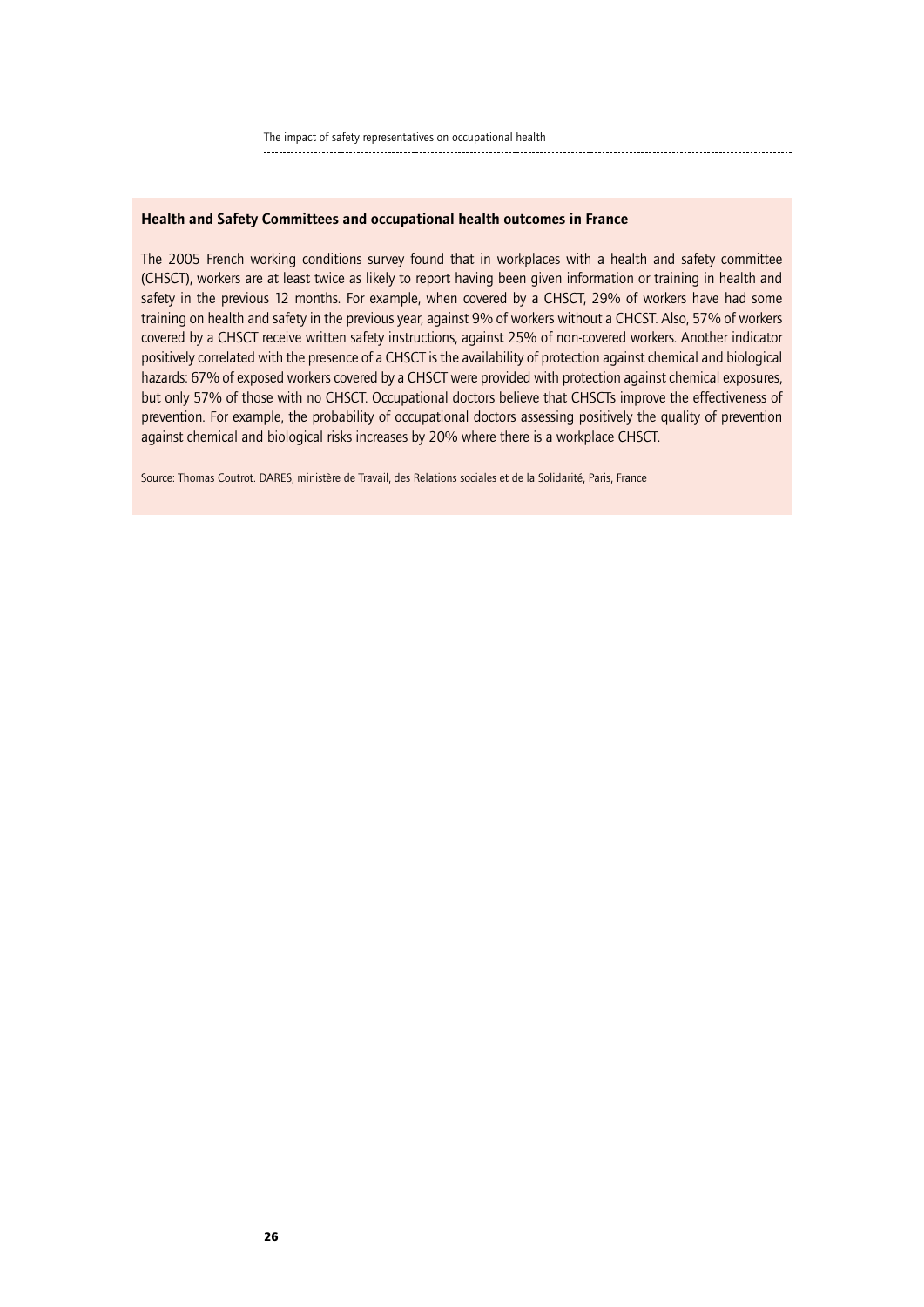## **Needs and challenges**

Safety representatives are a key workplace organisational asset to improve occupational health and safety. However, many needs and challenges remain to be addressed. Some of the most important with regard to unions and workers, politicians and administration, and researchers are summarised here.

### **Unions and safety representatives**

In order to provide effective support to health and safety representatives, unions need to integrate key health and safety issues into their strategies. The main needs and challenges include:

- Improving collective agreements on health and safety. At the micro level, a focus must be put on developing collective bargaining provisions which incorporate the actual experiences of workers and safety reps.
- Developing collective bargaining focused on the representation of workers in subcontracting arrangements or supply chains.
- Informing and training workers on occupational health and safety matters, as well as including these issues in labour/management negotiations.
- Taking many of the health and safety issues that are currently within a technical and legal "framework" and imbuing them with a broad social and occupational health policy perspective.
- Boosting political collaboration between safety reps, works councils members, and shop stewards.
- Considering how best safety representatives can influence other players in the occupational health system including employers' organisations, health and safety practitioners, and regulators to help to provide a more enabling environment for representing workers' interests in health and safety.
- Achieving a higher level of participation, so that safety representatives are not just informed or consulted on occupational health problems but also have the influence and power to negotiate them.
- Creating comprehensive and reliable database systems to monitor the coverage, situation, activities and outcomes of safety representatives.
- Building more effective safety rep networks.
- Developing new strategies that can reach the most vulnerable and powerless workplaces by working more closely with technical experts and scientists to obtain knowledge that is applicable and effective.
- Developing a clear strategy for monitoring and supporting health and safety reps, with adequate mechanisms of surveillance, assessment and evaluation of their workplace actions.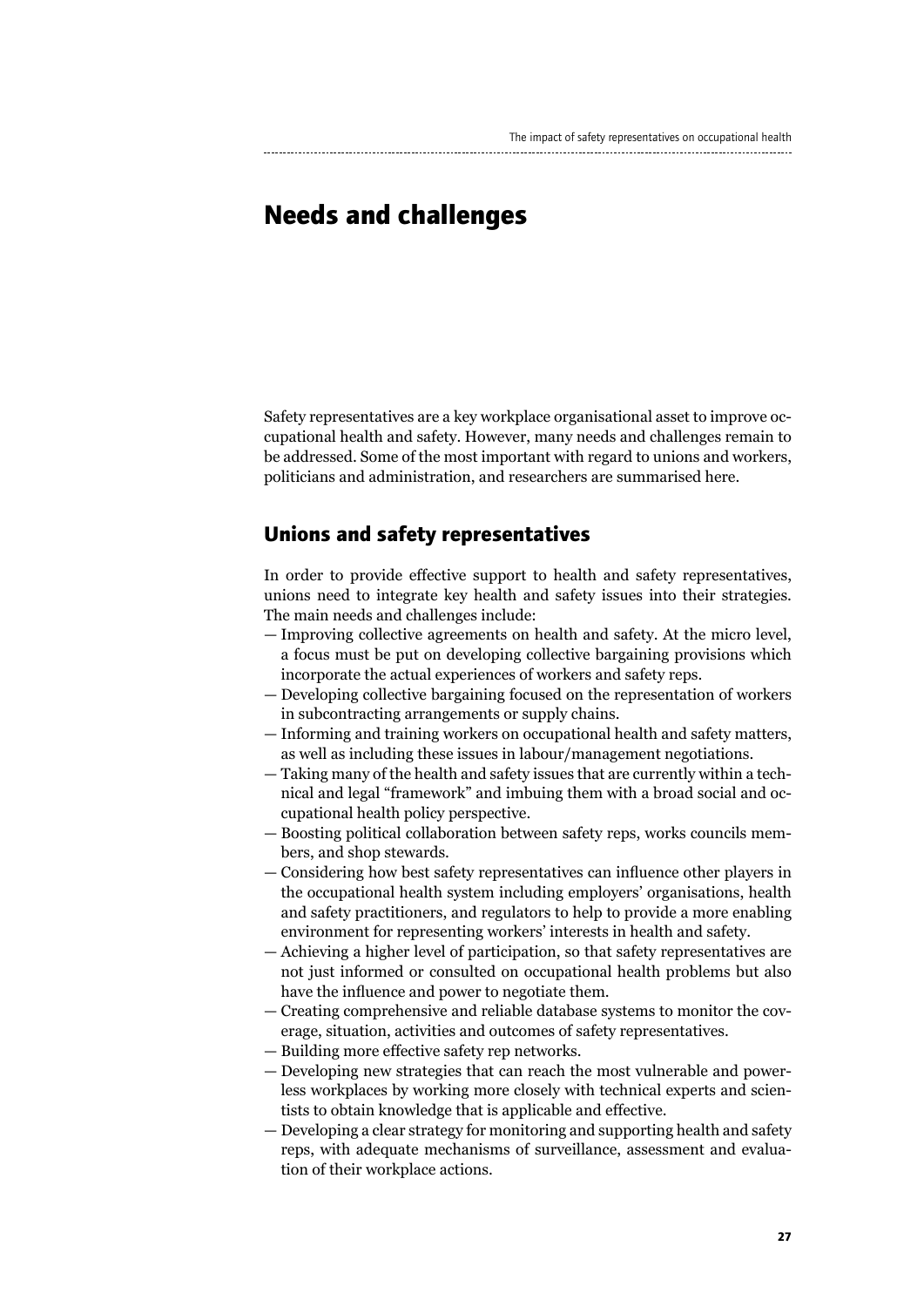## **Politicians and general government**

Politicians and government agencies need to be fully aware of the crucial role played by safety representatives in improving the health and well-being of workers.

Accordingly, they should implement actions that cover a variety of needs with the aim of strengthening and consolidating safety reps' activities:

- Building up a comprehensive and robust occupational health system that includes data on issues such as chemical substitution, medical protocols, and personal protective equipment among others.
- Establishing official registration of all safety representatives.
- Better funding and resourcing of health and safety training programmes for safety reps.
- Better funding and resourcing of collective bargaining to expand safety rep coverage (e.g., regional safety reps and other forms of worker representation).
- Helping to empower health and safety committees by increasing their decision-making authority.
- Raising the level of enforcement of rules and regulations by developing more effective enforcement instruments. For example, labour inspectors and administrations very often lack the resources and means to enforce and promote regulations. Also, safety reps must be legally independent and have protection from employers. Laws and regulations must therefore afford safety reps proper protection from reprisals. Safety reps should have formal, legal recognition and legitimacy as negotiators by technical experts and preventive services. Finally, the current legal thresholds for having safety reps and health and safety committees must be changed to expand their coverage.

### **Researchers**

Mainstream "technical" approaches to occupational health research have neglected the role of safety representatives, evidencing a significant downplaying of worker participation on a range of issues. Participatory research models see workers not simply as objects of study but as active participants in all stages of the research (i.e., from design and data gathering to the analysis and interpretation of findings). This approach should therefore be a major element of an overall strategy to bring about political and social change that improves both working conditions and the health and well-being of workers and their families. The EU bodies responsible for occupational health and safety need to develop high-quality information and research programmes. This research agenda is essential to gathering evidence that will help to evaluate the effectiveness of strategies and activities.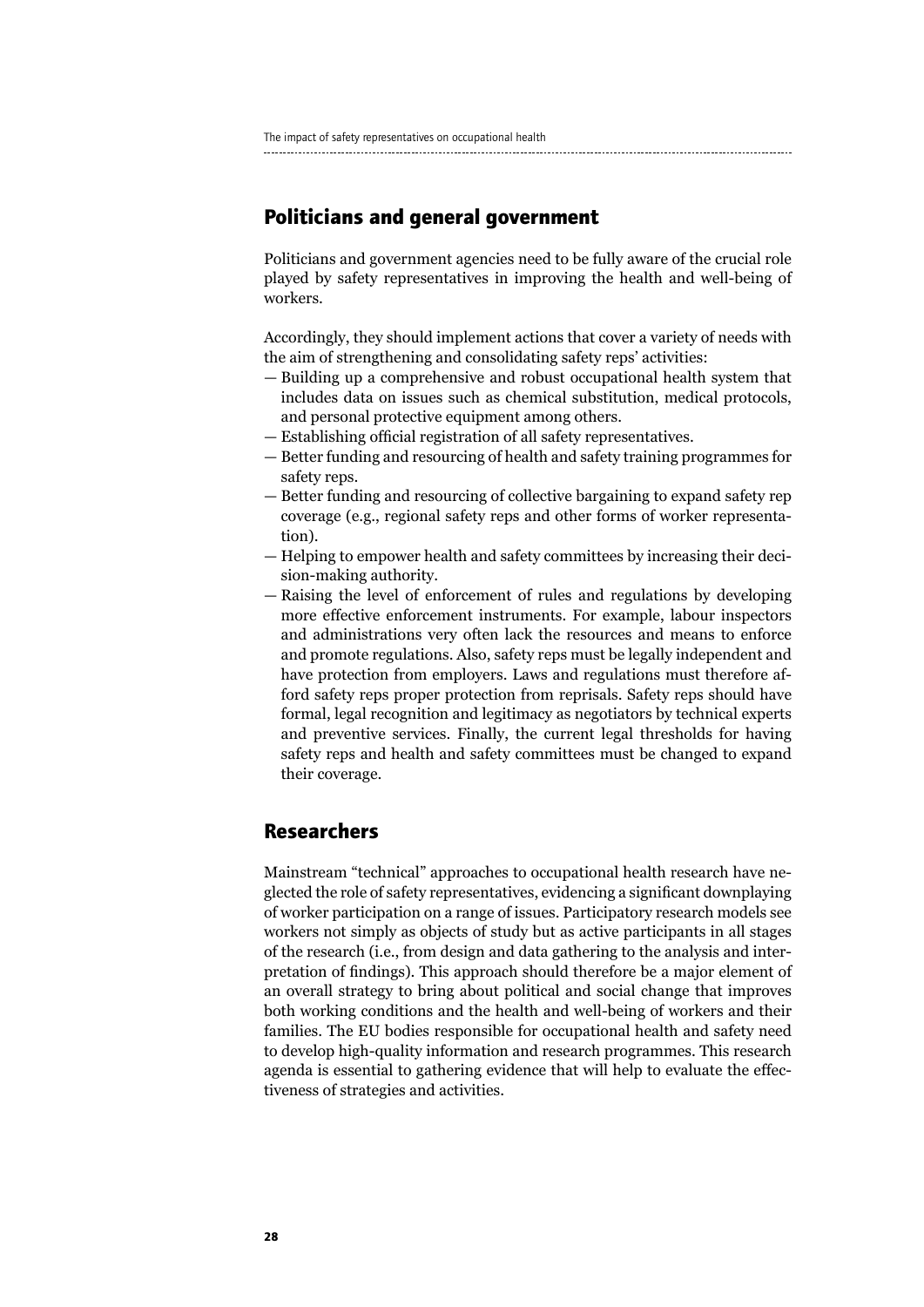The main particular gaps to be filled include:

- Critically reviewing the questions in the European and national surveys on working conditions.
- Improving information and investigation in many countries, particularly in southern and eastern Europe.
- Describing the circumstances in which health and safety reps and committees operate.
- Analysing in close detail the conditions and factors related to the effectiveness of safety reps' actions.
- Assessing the impact of unions, workers and safety representatives on occupational health outcomes.
- Implementing a research agenda that shows the often hidden political and social dimensions behind most occupational health prevention activities.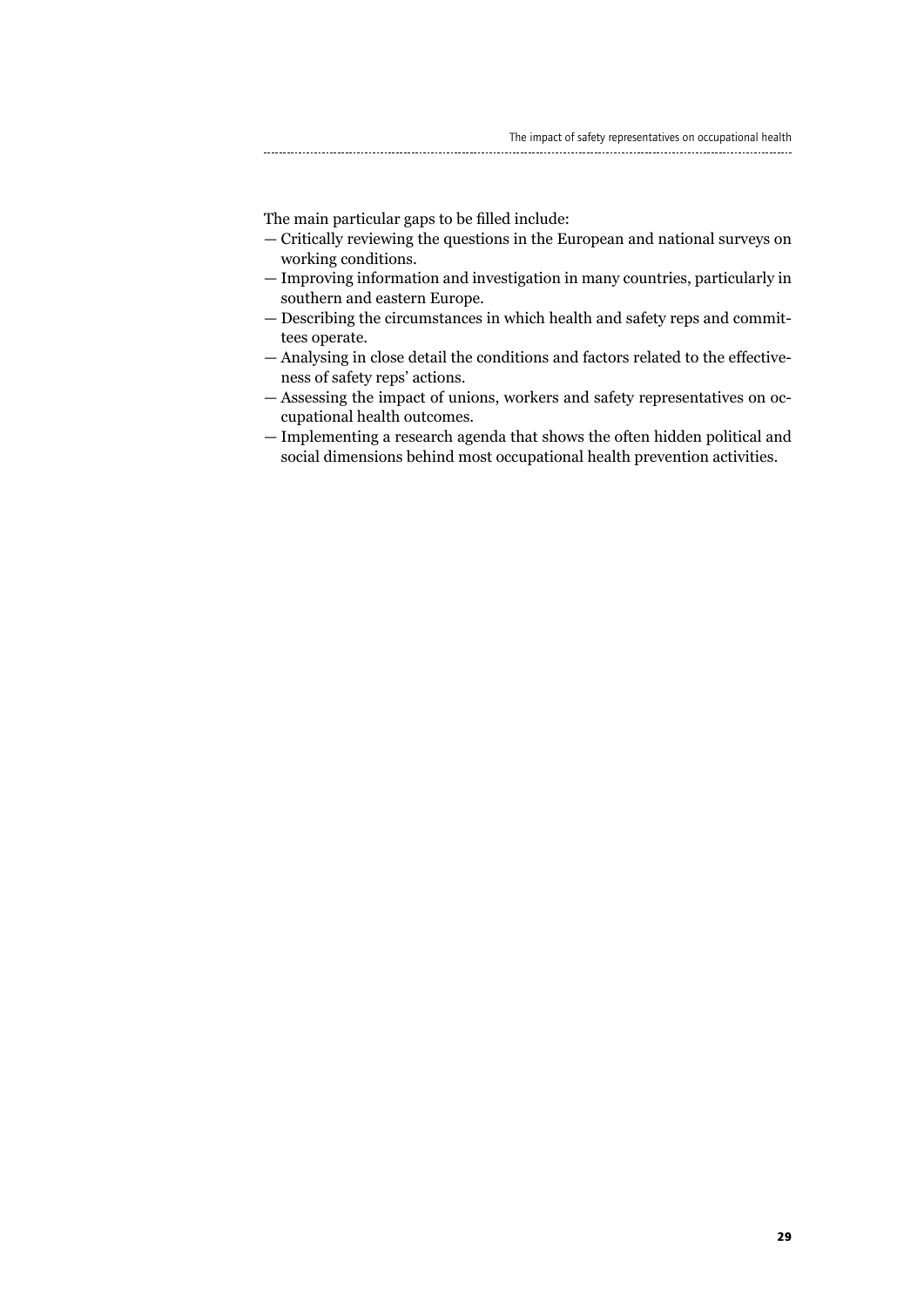## **Conclusion**

This paper has sought to provide a starting point for assessing the role played by safety representatives in occupational health and safety in the European Union by systematically reviewing the available experiences and evidence. Given the nature and complexity of the subject under study, as well as the relative lack of research in this field, a theoretical model was devised that describes a broad set of conditions and factors potentially associated with the effectiveness of safety representatives' actions. Arguably, this model provides an adequate framework for developing this vital area of occupational health. Specifically, it may help to design future research and policy needs, develop new surveillance indicators, identify more effective actions or interventions, and evaluate the impact of safety reps' actions on a variety of occupational health outcomes.

Although the impact of safety reps on occupational health has barely been included on the policy and research agenda, available knowledge and research supports the conclusion that unions, workers' representation and safety representatives constitute a key powerful force for improving workers' occupational health in the EU. In sum, research mainly conducted in Anglo-American tradition and Nordic countries has shown that workplaces where trade unions are present are safer and have better occupational health outcomes.

While the involvement of general government agencies and researchers is clearly important, strong engagement by trade unions, workers, and safety representatives in the promotion of political debate, policy action and research on this topic is particularly essential.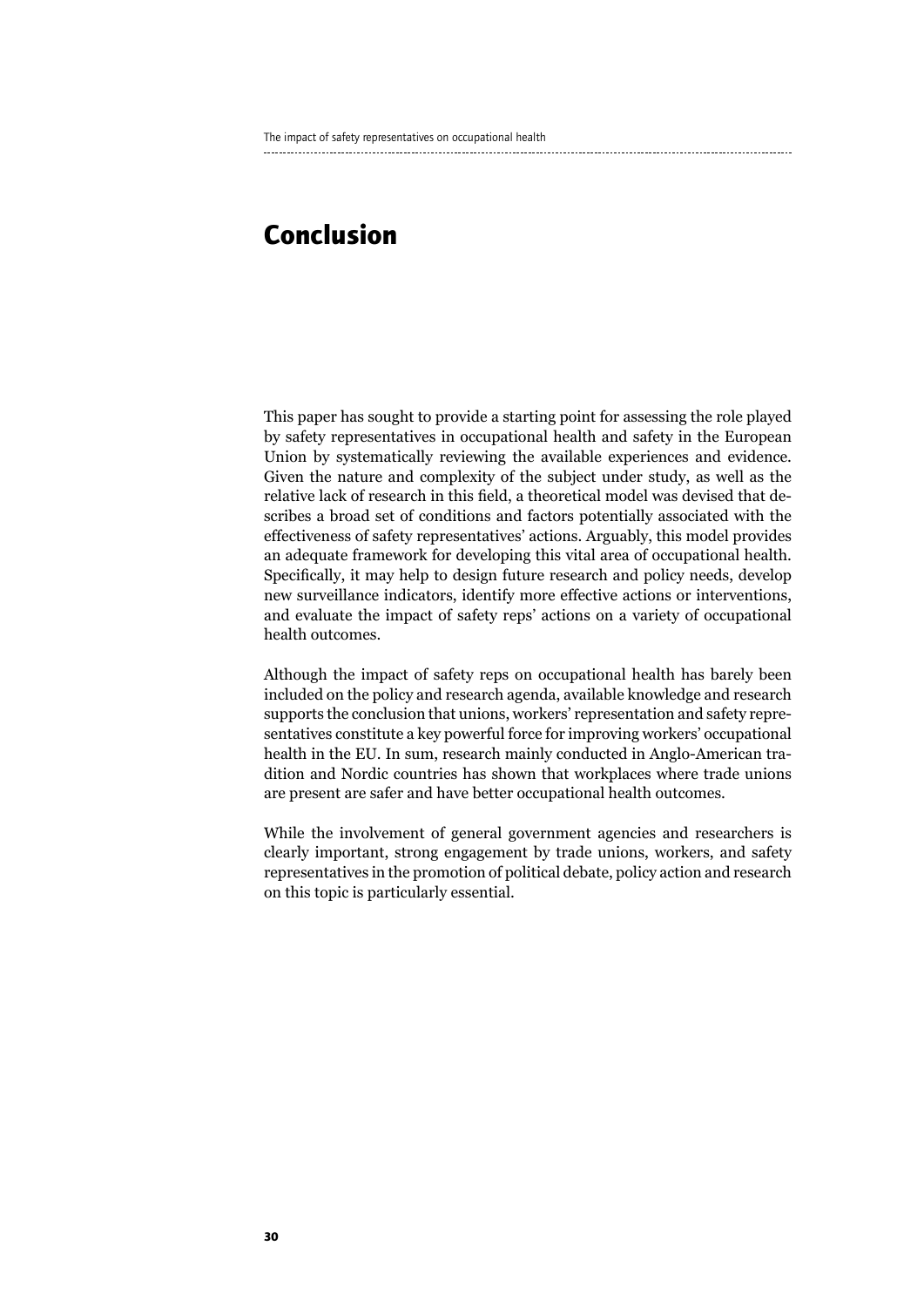## **Appendices**

## **Participants in the EPSARE project**

The Coordinators of EPSARE are: María Menéndez (Occupational Health Department, Catalonian Workers Commissions, CC.OO., Girona, Spain); Joan Benach (Health Inequalities Research Group, Occupational Health Research Unit, Department of Experimental and Health Sciences, Universitat Pompeu Fabra, Barcelona, Spain); Laurent Vogel (European Trade Union Institute for Research, Education, Health and Safety, ETUI-REHS), Brussels, Belgium.

Other members of the Core Group include: Thomas Coutrot (DARES, Ministère Emploi et Affaires Sociales), Marianne De Troyer (Institut de Sociologie. Université Libre de Bruxelles. Université d'Europe), Ana Mª García. Trade Union Institute for Occupational and Environmental Health, ISTAS, Spain, Jan Popma (University of Amsterdam), Miluse Vachová (University Ostrava), and David Walters (Cardiff University School of Social Sciences. Cardiff, UK).

Members of the Research Report Group include: David Gimeno (Department of Epidemiology and Public Health, University College London, UK, and The University of Texas School of Public Health, Division of Environmental and Occupational Health Sciences, San Antonio Regional Campus, San Antonio, Texas, USA.); Allan Hall (Faculty of Arts and Social Science. University of Windsor. Windsor, Canada); Carles Muntaner (Social Equity and Health Section, Centre for Addiction and Mental Health, University of Toronto, Toronto, Canada); Michael Quinlan (School of Industrial Relations and Organizational Behaviour, University of New South Wales. Sydney, Australia); Harry Shannon (Department of Clinical Epidemiology and Biostatistics; Program in Occupational Health and Environmental Medicine. McMaster University, Hamilton, Canada); Montse Vergara (Health Inequalities Research Group, Occupational Health Research Unit, Department of Experimental and Health Sciences, Universitat Pompeu Fabra, Barcelona, Spain); and David Walters (Cardiff University School of Social Sciences. Cardiff, UK).

### **References**

- Benach J, Muntaner C, with Solar O, Santana V, Quinlan M, and the Emconet Network. *Employment, work, and health inequalities: A Global perspective*, forthcoming 2009.
- Chung H, Muntaner C. Welfare state matters: a typological multilevel analysis of wealthy countries. *Health Policy* 2007;80(2):328-39.
- Coordinamento dei Rappresentanti dei Lavoratori per *la Sicurezza della Sanità e Università del Piemonte* (Co.Ra.L.S). La sicurezza sul lavoro negli ospedali del Piemonte. Torino, 2005.